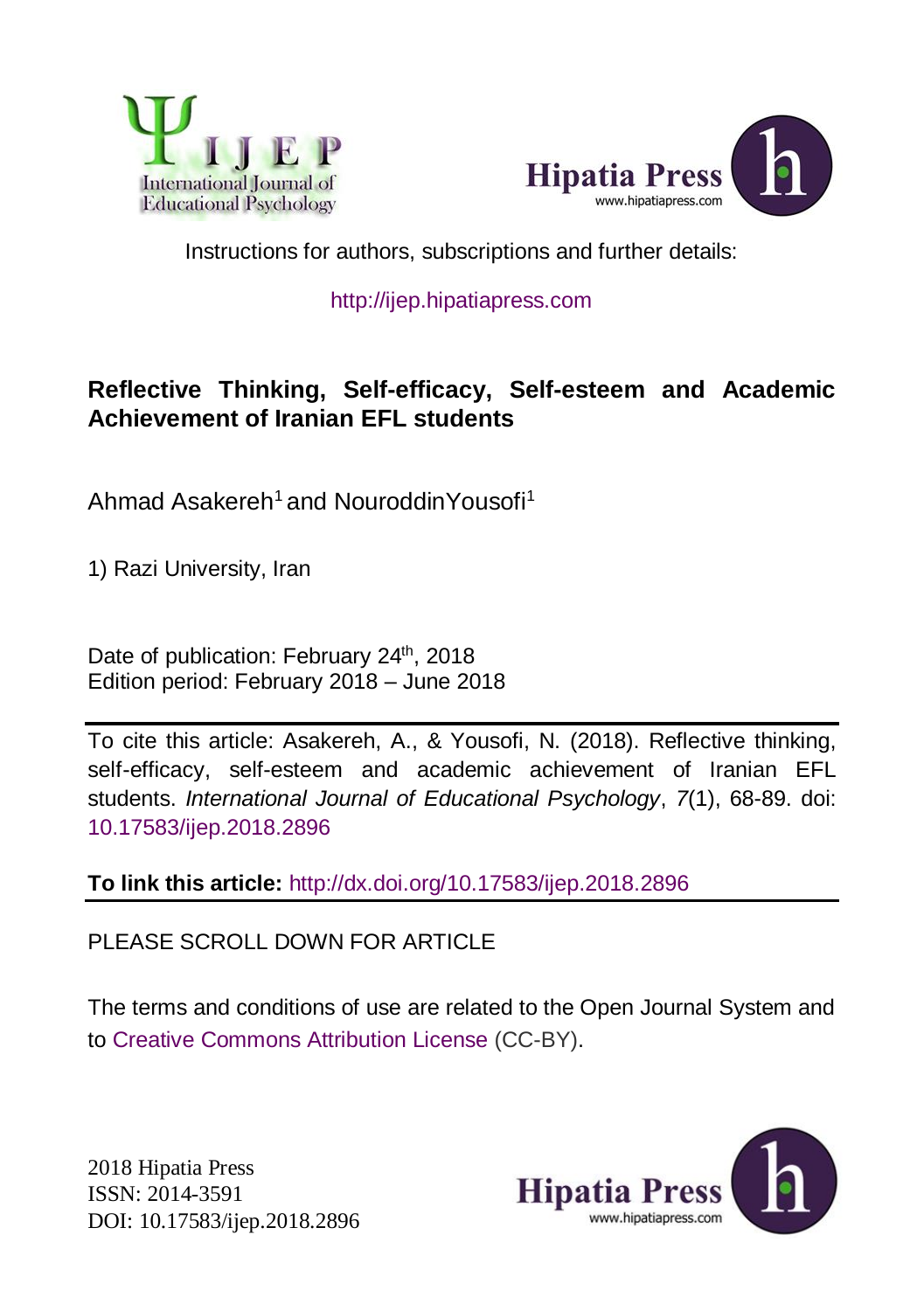*IJEP – International Journal of Educational Psychology, Vol. 7 No. 1 February 2018 pp. 68-89*

# **Reflective Thinking, Selfefficacy, Self-esteem and Academic Achievement of Iranian EFL students**

Ahmad Asakereh and NouroddinYousofi *Razi University*

### **Abstract**

The present study investigated the relationship between reflective thinking, general self-efficacy, self-esteem and academic achievement of Iranian EFL students. To this end, 132 Iranian EFL students from three state universities were recruited. To collect the data, the participants completed four questionnaires, namely background information questionnaire, the reflective thinking skills questionnaire, the general self-efficacy scale and Rosenberg self-esteem scale. The results of two correlation matrixes revealed that there were statistically significant positive relationships between general self-efficacy, self-esteem and academic achievement of Iranian EFL students, while reflective thinking had no significant relationship with selfesteem, self-efficacy and academic achievement of the participants; in addition, no significant relationship between the components of reflective thinking and academic achievement of Iranian EFL students was observed. Moreover, the results of multiple regression analysis showed that between self-esteem and self-efficacy, the former was a stronger predictor of academic achievement of the Iranian EFL students.

**Keywords**: reflective thinking, self-efficacy, self-esteem, academic achievement, Iranian EFL students.

2018 Hipatia Press ISSN: 2014-3591 DOI: 10.17583/ijep.2018.2896

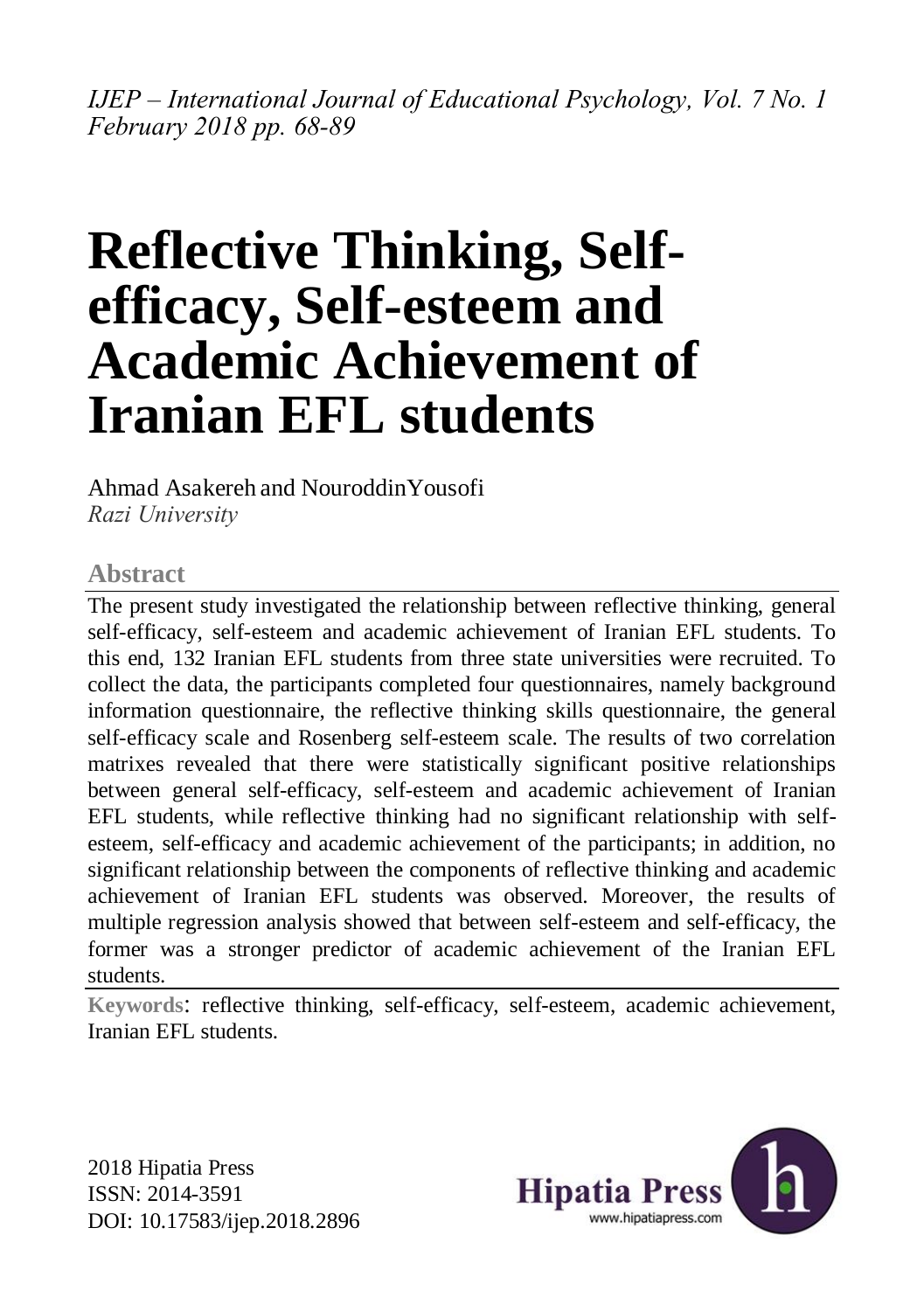*IJEP – International Journal of Educational Psychology, Vol. 7 No. 1 February 2018 pp. 68-89*

# **Pensamiento Reflexivo, Autoeficacia, Autoestima y Rendimiento Académico de Estudiantes Iranís con Inglés como Segunda Lengua en Educación Superior: ¿Existe una Relación?**

#### Ahmad Asakereh and NouroddinYousofi *Razi University*

## **Resumen**

Este estudio investigó la relación entre el pensamiento reflexivo, la autoeficacia general, la autoestima y el rendimiento académico de estudiantes iranís con inglés como segunda lengua. 132 estudiantes iranís con inglés como segunda lengua fueron reclutados de tres universidades estatales. Los participantes completaron cuatro cuestionarios: un cuestionario de información básica, el cuestionario de habilidades de pensamiento reflexivo, la escala de autoeficacia general y la escala Rosenberg de autoestima. Los resultados de dos matrices de correlación revelaron que existe una relación positiva estadísticamente significativa entre la autoeficacia general, la autoestima y el rendimiento académico de estudiantes iranís con inglés como segunda lengua, mientras que el pensamiento reflexivo no tuvo una relación significativa con la autoestima, la autoeficacia y el rendimiento académico de los participantes. Además, no se observó ninguna relación significativa entre los componentes del pensamiento reflexivo y el rendimiento académico de estudiantes iranís con inglés como segunda lengua. También, los resultados del análisis de regresión múltiple mostraron que, entre la autoestima y la autoeficacia, la primera fue un predictor más fuerte del rendimiento académico de estudiantes iranís con inglés como segunda lengua.

Palabras clave: pensamiento reflexivo, autoeficacia, autoestima, rendimiento académico, estudiantes iranís con inglés como segunda lengua.

2018 Hipatia Press ISSN: 2014-3591 DOI: 10.17583/ijep.2018.2896

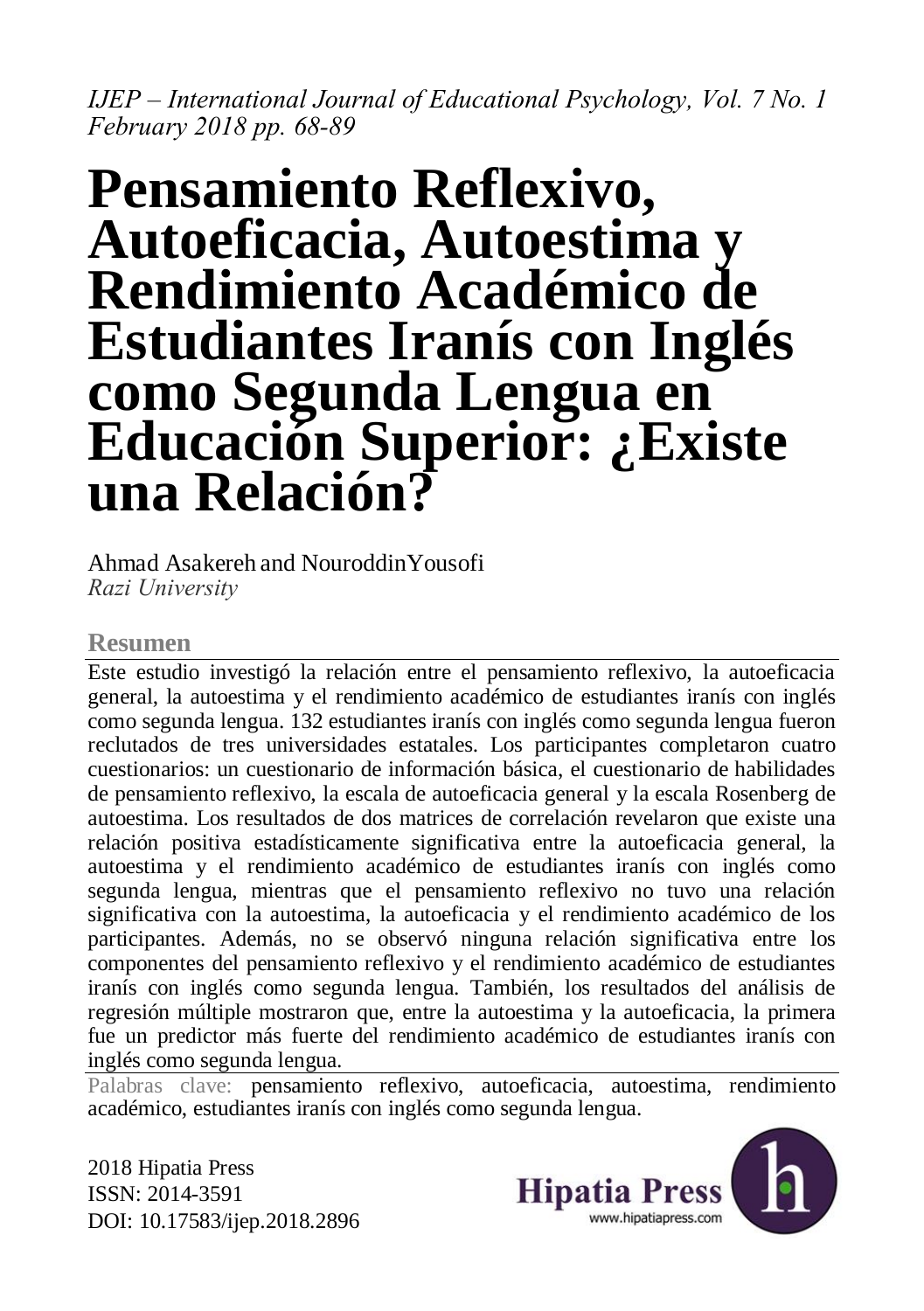## 70 *Asakereh & Yousofi - EFL Students' Achievement*

umerous factors are involved in academic achievement of English as foreign language (EFL) students. Among these factors, affective factors play a significant role in their academic success. Drawing umerous factors are involved in academic achievement of English as foreign language (EFL) students. Among these factors, affective factors play a significant role in their academic success. Drawing upon Gass and Sekinker's affective factors can play a determining role in students' success in EFL contexts. This can justify the significance of investigation into the impact of EFL students' affective factors on their academic success. In the same vein, Dornyei [\(2009\)](#page-19-1) also exerts emphasis on the affective factors leading to individual differences, and in turn to variation in their performances. According to Williams and Burden [\(2000\)](#page-22-0), a successful educator should be aware of the complexity of learning process and the factors involved in learning process to assist learners in achieving their goals. With the importance of affective factors in mind, a vast array of studies has been conducted to examine the relationship between psychological factors and EFL students' achievement (e.g. [Asakereh & Dehghannezhad, 2015;](#page-17-0) [Carroll](#page-18-0)  [et al., 2009;](#page-18-0) [Ghanizadeh, 2016\)](#page-19-2). However, the extant literature indicates that reflective thinking as a significant factor in EFL students' academic success has not be given due attention and self-efficacy, self-esteem and reflective thinking have not been brought together to date to ascertain their possible relationship with academic achievement of EFL students. The present study therefore attempted to explore the possible relationship between the abovementioned affective variables and academic achievement of Iranian EFL students. The other motive behind conducting the current study was to unravel among the variables of the study which one is the strongest predictor of academic achievement of Iranian EFL students.

#### **Reflective thinking**

The concept of reflective thinking is associated with Dewey's [\(1933\)](#page-19-3) seminal publication entitled *How we think: A restatement of the relation of reflective thinking to the educative process*. Barell [\(1984,](#page-18-1) p.194) posits that "reflective, productive, critical are all words used to describe thinking at higher, more complex than rote levels". Reflective thinking is composed of four stages, namely, habitual action, understanding, reflection and critical reflection [\(Kember et al., 2000\)](#page-20-0). Learners who think reflectively can control their learning and are cognizant of the gap between what they know and what they need to know [\(Dewey, 1933\)](#page-19-3). van Velzen [\(2016\)](#page-21-0) believes that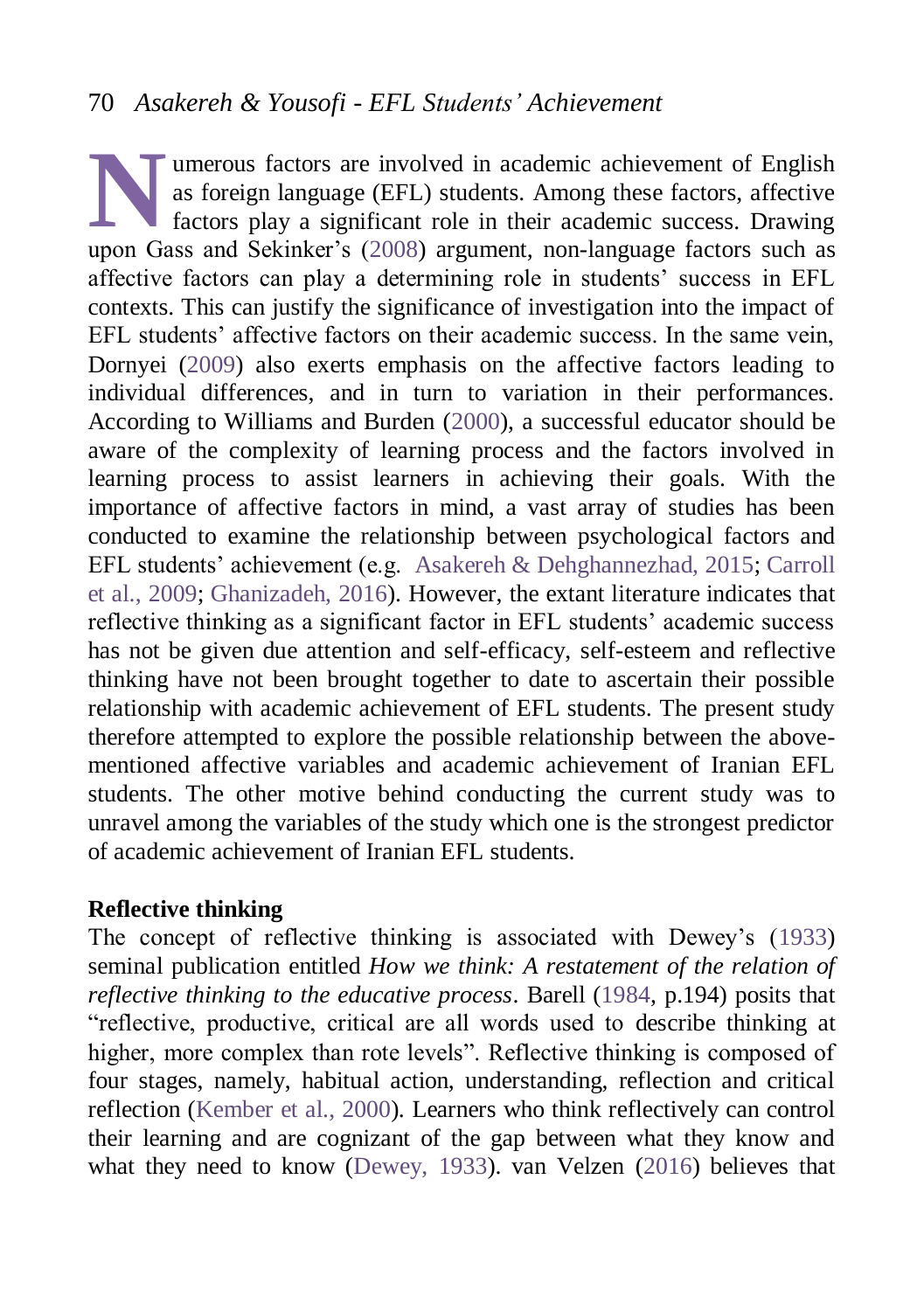students who are not engaged in reflective thinking fail to evaluate any given situation critically; consequently, they may not be able to improve the status quo. When students reflect on their actions and analyze them they can identify the aspects which need further improvement and those which have gone well [\(Van der Schaaf et al., 2011\)](#page-21-1). Beveridge [\(1997\)](#page-18-2) also posits that students who are able to perceive their success learn more and, in turn this can lead to further academic achievement. Ersözlü and Arslan [\(2009\)](#page-19-4) further state that reflective thinking assists students to ascertain their thinking and learning process and to identify their strengths and weaknesses; in addition, it makes students actively engaged in their learning process [\(Song et al.,](#page-21-2)  [2006\)](#page-21-2).

White [\(1981\)](#page-22-1) holds that if schools exerted further emphasis on students' reflective thinking rather than merely emphasizing acquiring knowledge, the situation would be far better than the status quo. Students are supposed to develop their reflective thinking. To do so, they need to question their habitual actions [\(Lucas & Tan, 2007\)](#page-20-1).

There are a handful of studies addressing the relationship between reflective thinking and students' academic performance. For example, Ersözlü and Arslan [\(2009\)](#page-19-4) explored the impact of activities developing reflective thinking on Turkish primary school students' metacognitive ability. The results indicated that the activities improved the participants' metacognitive ability. That is, reflective thinking had a positive impact on the students' metacognitive skills. Soodmand Afshar and Rahimi [\(2015\)](#page-21-3) also investigated the relationship between reflective thinking, emotional intelligence, and speaking skills of 150 Iranian EFL students. The results of the study showed that there were significant relationships between the variables of the study, and both emotional intelligence and reflective thinking were strong predictors of speaking skills, with the former being a stronger predictor. In another piece of research, Soodmand Afshar and Hamzavi [\(2014\)](#page-21-3) explored the relationship between reflective thinking, listening anxiety, and listening comprehension of 223 Iranian EFL students. The findings of the study revealed that there was a positive relationship between reflective thinking and listening comprehension while there was a negative correlation between reflective thinking and listening anxiety.

Ghanizadeh [\(2016\)](#page-19-2) also had an inquiry into the relationship between reflective thinking, critical thinking, self-monitoring, and academic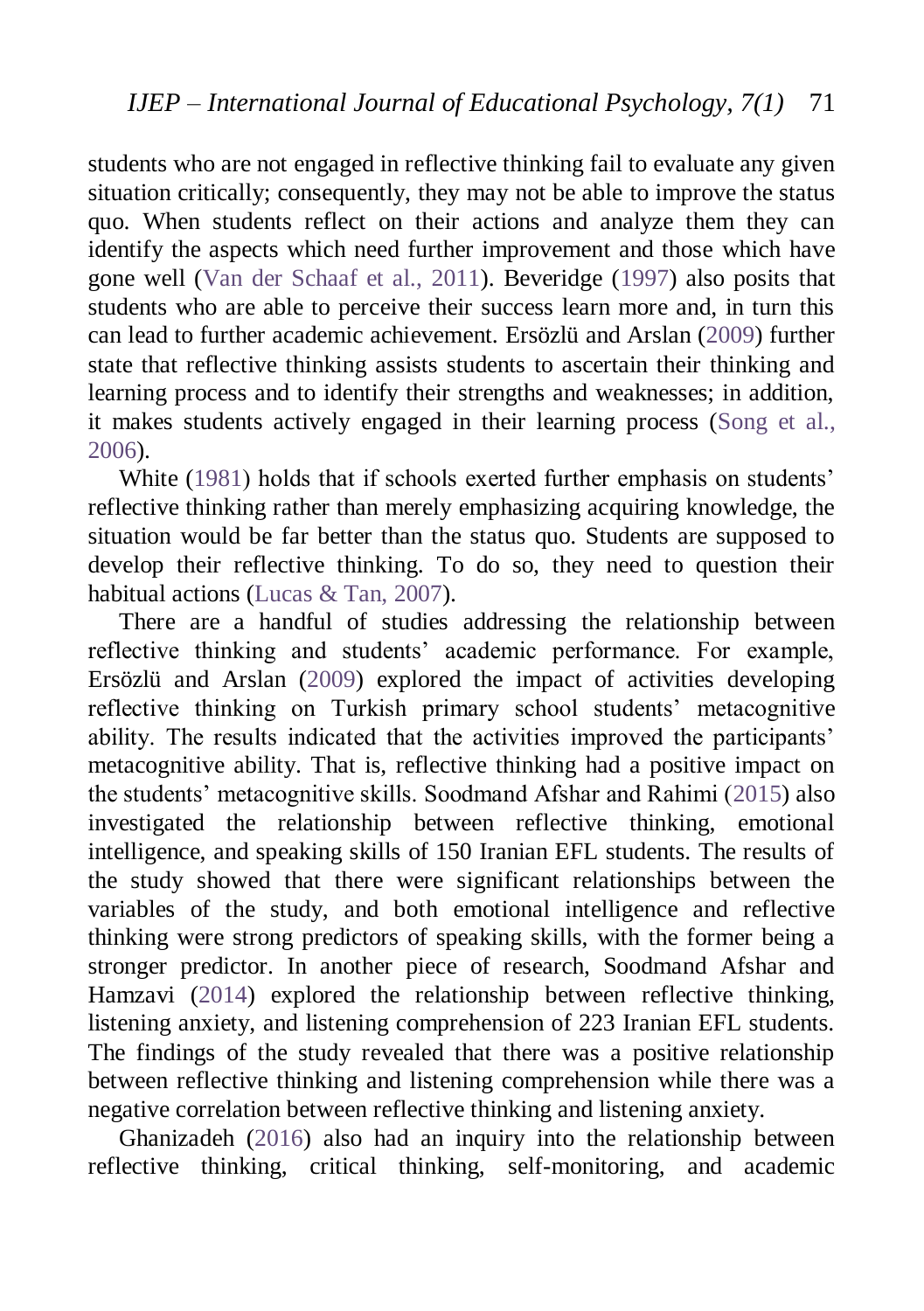# 72 *Asakereh & Yousofi - EFL Students' Achievement*

achievement of 196 Iranian university students. Part of the findings demonstrated that critical thinking and reflective thinking significantly predicted students' academic success, with habitual action being the weakest predictor and reflection the strongest one. Furthermore, Lew and Schmidt's [\(2011\)](#page-20-2) study showed that Singaporean students' reflective thinking on what and how they learned brought about positive changes in their performance; however, the changes were modest. In part of his study, Phan [\(2009\)](#page-20-3) also found that reflecting thinking had a direct impact on academic success of undergraduates studying at the University of the South Pacific, Laucala Campus, Suva, Fiji.

#### **Self-efficacy**

Self-efficacy, adopted from Bandura's social cognitive theory, refers to individuals' conviction that they are able to complete a task successfully [\(Bandura, 1977\)](#page-18-3). According to Lee and Mao [\(2016\)](#page-20-2) and Phan [\(2012\)](#page-20-4), selfefficacy can predict students' motivation and academic achievement. Bandura [\(1977,](#page-18-3) [1999\)](#page-18-4) posits that those who believe a task is beyond their ability are likely to fail in task performance while those who believe in their ability are likely to perform the task successfully and even if initially they encounter problems in the way of their task performance, they persist with their endeavors. Komarraju and Nadler's [\(2013\)](#page-20-5) study on 407 psychology undergraduates with European American, African American, and other backgrounds corroborated Bandura's claim. The results of the study revealed that students with low self-efficacy had the inclination to believe that intelligence is a fixed and immutable trait while those with high self-efficacy believed perseverance and persistence can help them obtain their goals.

In Pajares's [\(1996,](#page-20-6) p.544) word, **"**how individuals interpret the results of their performance attainments informs and alters their environments and their self-beliefs, which in turn inform and alter their subsequent performances". That is, those who possess low self-efficacy envisage failure scenario while those with high self-efficacy visualize successful scenario [\(Bandura, 1999\)](#page-18-4).

Bandura [\(1999\)](#page-18-4) proposes four sources of self-efficacy development, namely performance accomplishments, vicarious experience, verbal persuasion, and emotional arousal. Performance accomplishments refer to individuals' success in performing a task as repeated failures can have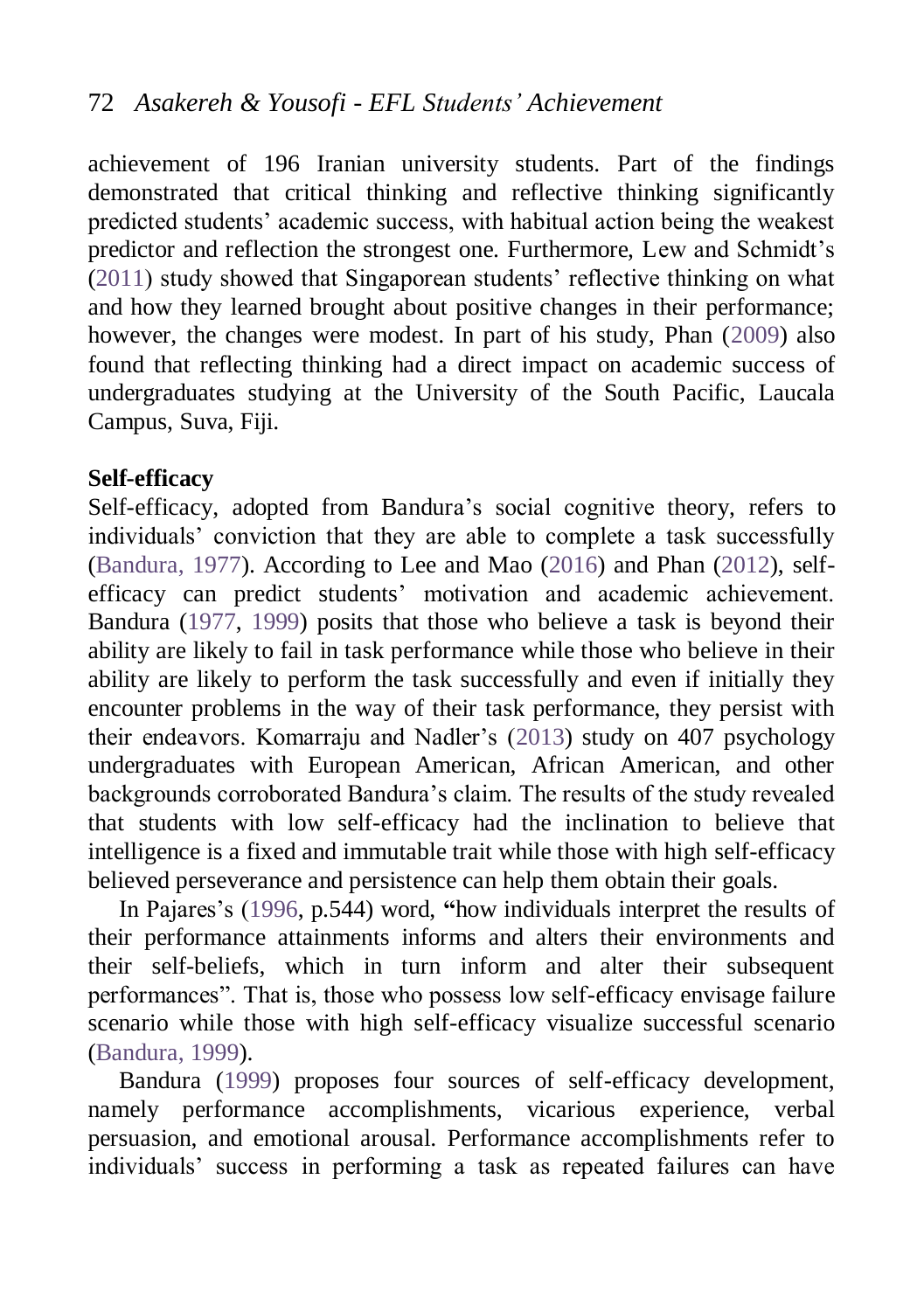debilitative effects on their task performance in the future. Vicarious experience is defined as individuals' exposure to others' task performance through which they can obtain further confidence to perform future tasks. Verbal persuasion refers to positive feedback which a task performer receives while s/he is engaged in task performance, and emotional arousal can be defined as the affective factors impinging upon individuals' task performance.

With the importance of self-efficacy in mind, some studies were carried out to address the correlation between self-efficacy and academic achievement. Honicke and Broadbent [\(2016\)](#page-19-5) reviewed 12 years of research (2003-2015) on the relationship between self-efficacy, academic achievement, motivational and cognitive variables. The results of this review showed a moderate relationship between self-efficacy and academic achievement. What follows are a number of studies addressing the relationship between self-efficacy and academic achievement. de Fátima Goulão (2014) investigated the relationship between academic self-efficacy of 63Portuguese EFL freshmen in an online context and their academic achievement. The results of the study indicated the existence of significant correlation between self-efficacy and academic achievement of the participants. Carroll et al. [\(2009\)](#page-18-0) conducted a cross-sectional study to examine the relationship between self-efficacy, academic aspirations, and delinquency and academic achievement of 935 students from ten schools in Australia. Part of the findings revealed that there was a positive relationship between academic self-efficacy and academic achievement while a negative relationship was observed between social self-efficacy and academic relationship. Tenaw [\(2013\)](#page-21-4) also carried out a study on the relationship between self-efficacy, gender, and academic achievement of 100 Turkish students majoring in Chemistry. The findings of the study revealed that there was no significant difference between males and females in terms of their self-efficacy. Furthermore, there was a significant relationship between their self-efficacy and academic achievement. Bahmani Fard [\(2013\)](#page-18-5) conducted a study to examine the relationship between self-efficacy, self-esteem and test anxiety of 72 Iranian students majoring in English literature. The findings of the study demonstrated positive relationship between self-esteem and selfefficacy. Moreover, self-esteem and self-efficacy had a positive relationship with the students' final scores. Shkullaku's [\(2013\)](#page-21-5) inquiry into gender, self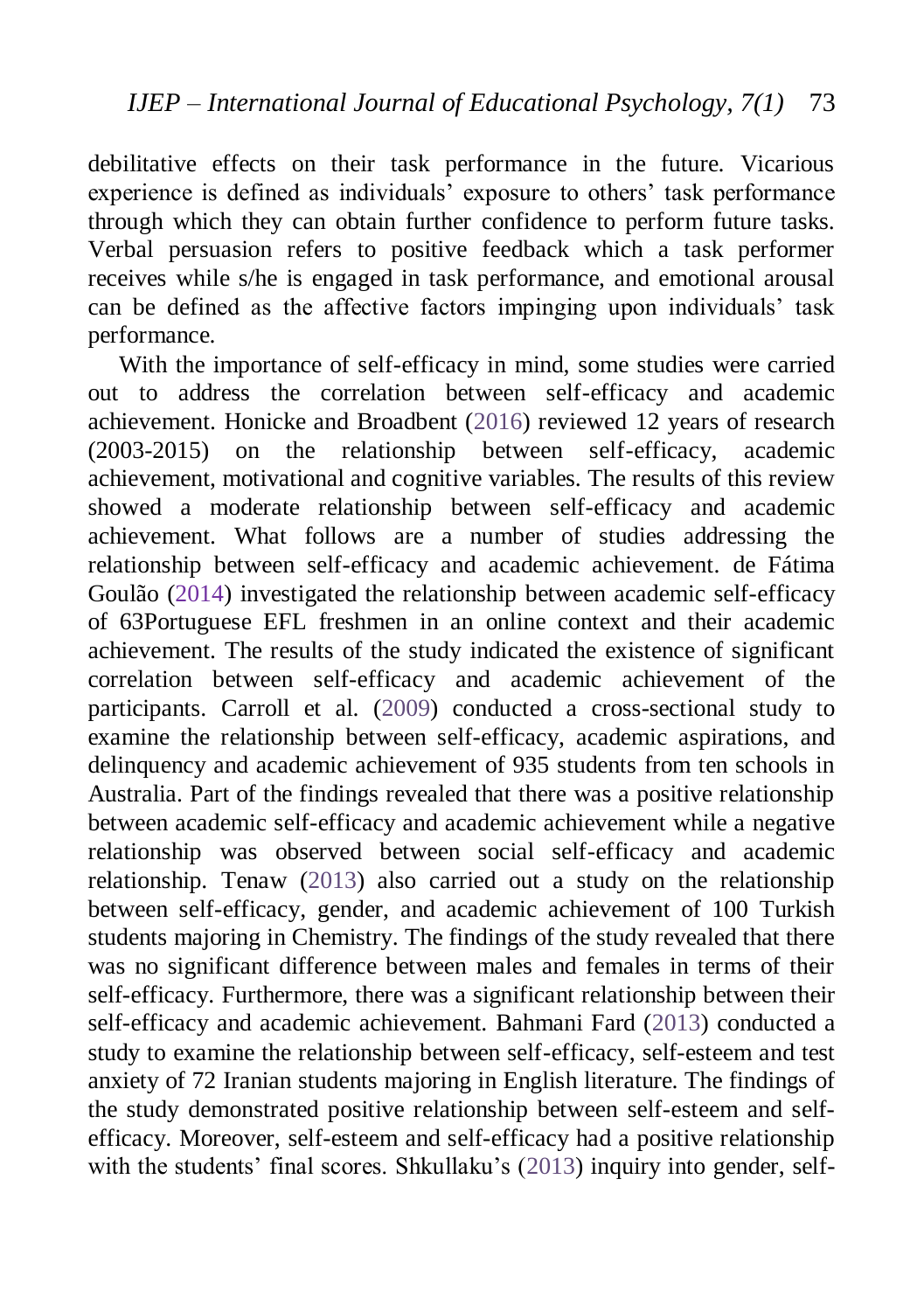efficacy and academic achievement indicated that there was a significant difference between males and females regarding their self-efficacy; in addition, the findings revealed a significant relationship between selfefficacy and academic achievement. Wang and Neihart's [\(2015\)](#page-21-6) qualitative study on Singaporean exceptional students also corroborated the contribution of self-efficacy to students' academic performance. On the other hand, Hwang, Choi, Lee, Culver, and Hutchison's longitudinal study [\(2016\)](#page-19-6) on a large sample of Korean students showed that there was a reciprocal interplay between self-efficacy and academic achievement of the students. More specifically, the findings indicated that the impact of the students' past academic performance on their self-efficacy beliefs was stronger than the impact of self-efficacy beliefs on academic performance.

#### **Self-esteem**

Self-esteem refers to the amount of value people give to themselves [\(Baumeister, Campbell, Krueger,Vohs, 2003\)](#page-18-6). Clemes and Bean [\(1990\)](#page-19-7) assert that one of the principal factors impinging upon students' performance in school is the level of their self-esteem. They further state that students with low self-esteem tend to develop dissatisfaction with school context, which in turn, affects their learning process. Generally, those who appreciate their ability are more likely to succeed in their task performance than their counterparts with the same ability but less self-esteem [\(Apter, 1997\)](#page-17-1). Low self-esteem can also lead to anxiety and depression, which can affect social performance [\(Branden, 1983\)](#page-18-7).

A number of studies have been conducted to investigate the possible correlation between students' self-esteem and academic successes. For instance, an old study by Watkins and Astilla [\(1980\)](#page-22-2) indicated the significant relationship between self-esteem and academic achievement; in addition, some recently published researches also demonstrated the significant positive relationship between the two variables. For example, Booth and Gerard [\(2011\)](#page-18-8) investigated the relationship between self-esteem and academic achievement of 86 North American and 86 British senior high school students. Part of the findings of the study indicated the existence of relationship between the participants' Mathematics scores and their selfesteem. Bhagat [\(2016\)](#page-17-2) conducted a study to investigate the relationship between self-esteem and academic achievement of 400 secondary students.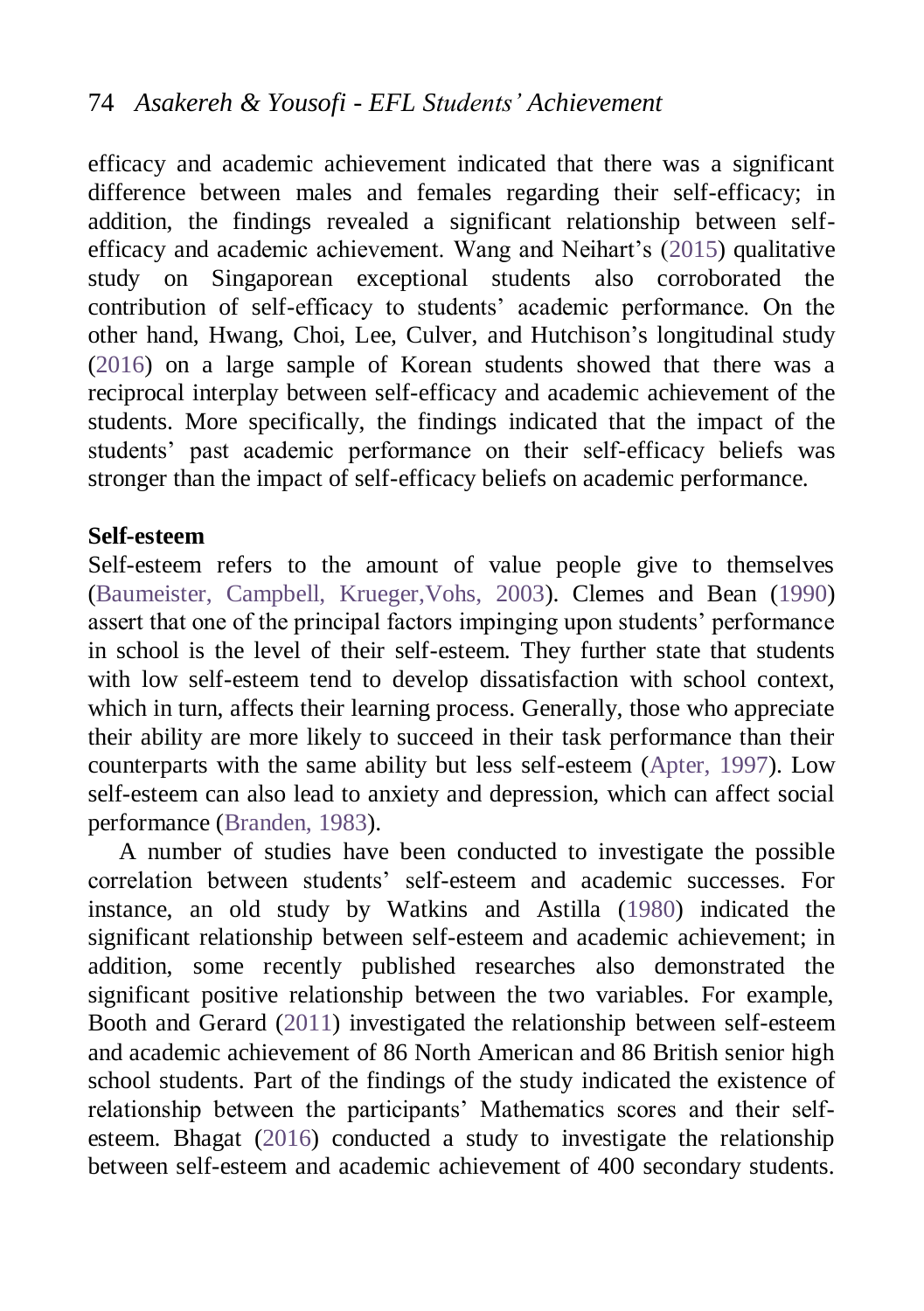The results showed a positive correlation between males' self-esteem and their academic achievement while there was a negative correlation between females' self-esteem and their academic achievement. Román, Cuestas and Fenollar's [\(2008\)](#page-20-7) study on 553 Spanish university students' self-esteem and academic achievement also indicated a positive relationship between the two variables. Furthermore, the findings of a study conducted by Duru and Balkis [\(2017\)](#page-19-8) in the Turkish context also revealed that there was a significant positive relationship between self-efficacy and academic achievement of Turkish undergraduates.

## **Reflective thinking, self-efficacy, self-esteem and academic achievement**

Generally, the Iranian education system has been mainly teacher-centered [\(Soodmand Afshar & Movasagh, 2014\)](#page-21-3) and students have had little opportunity to have their voice heard; consequently, there is a danger that the psychological factors affecting their learning process are overlooked. Therefore, studies shedding light on these factors in relation to EFL students' academic success in the Iranian context can be of paramount importance.

Drawing on the literature, the role of reflective thinking in students' task performance has been emphasized by numerous scholars in the field (e.g. [Beveridge, 1997;](#page-18-2) [van Velzen, 2016\)](#page-21-0) and a few studies also demonstrated a significant relationship between reflective thinking and academic achievement (e.g. [Ghanizadeh, 2016;](#page-19-2) [Soodmand Afshar & Rahimi, 2016\)](#page-21-7). However, the relationship between reflective thinking, self-efficacy and selfesteem has remained uncharted. Partly the current study thus was aimed at addressing this lacuna. Furthermore, the literature showed self-efficacy and self-esteem were regarded as determining affective factors in academic contexts (e.g. [Clemes & Bean, 1990;](#page-19-7) [Lee & Mao, 2016;](#page-20-2) [Phan, 2012\)](#page-20-4) and a number of studies substantiated their relationship with academic achievement (e.g. [Bhagat, 2016;](#page-17-2) [Tenaw, 2013\)](#page-21-4). Moreover, a handful of studies demonstrated the positive relationship between self-efficacy and academic achievement (e.g. [Bahmani Fard, 2013\)](#page-18-5). Despite the fact that all the variables of the current study have played a significant role in students' academic performance, it is not clear which variable is the strongest predictor of students' academic achievement; hence, the second motive for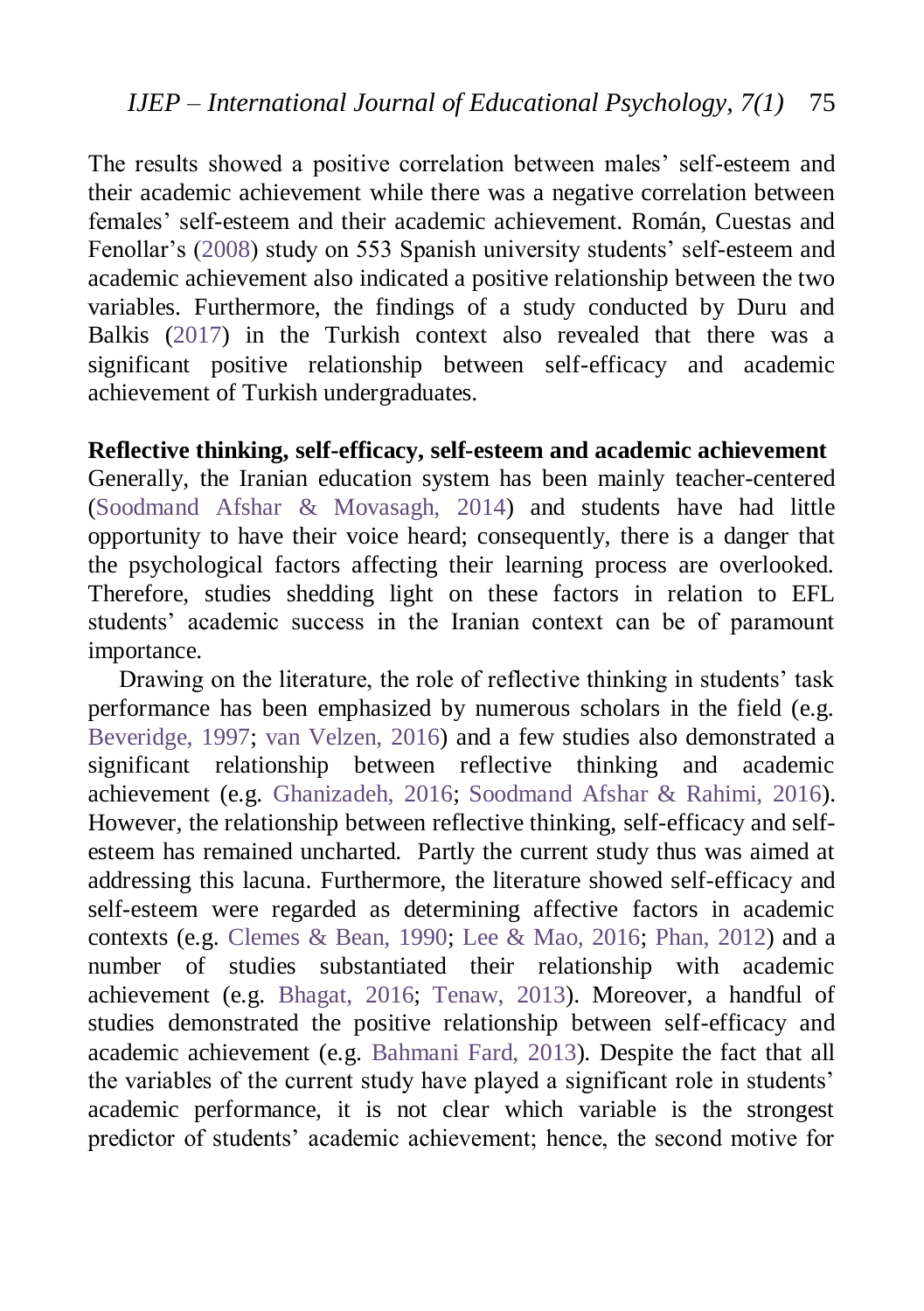conducting the present study. Therefore, the following research questions were formulated to address the niche in the literature:

1. Is there any significant relationship between reflective thinking, selfefficacy, self-esteem and academic achievement of Iranian EFL students? 2. Among reflective thinking, self-efficacy and self-esteem, which one is the strongest predicator of Iranian EFL students' academic achievement? 3. Is there any relationship among different components of reflective

thinking and academic achievement of Iranian EFL students?

### **Method**

#### **Participants**

A total of 132 second-year EFL undergraduates, out of which 100 were female and 32 were male, were recruited from three Iranian public universities based on a cluster random sampling. The participants whose first language was Persian and who had already been educated in the Iranian schools which are mainly teacher-centered [\(Soodmand Afshar & Movasagh,](#page-21-3)  [2014\)](#page-21-3) were majoring in either English literature or English translation at the time of the study. Moreover, their age ranged from 18 to 45 (M=21). All the participants had already passed general English courses such as listening and speaking, grammar and reading comprehension courses. Therefore, they were not expected to encounter any problem with understanding the items of the questionnaires. Having stated that, one of the researchers was present on the day of administration of the questionnaires to explain the purpose of the study and answer possible related questions asked by the participants.

#### **Instruments**

To collect the data, a background information questionnaire, the reflective thinking skills questionnaire (RTQ) [\(Kember et al., 2000\)](#page-20-0), the general selfefficacy scale (GSE) [\(Schwarzer & Jerusalem, 1995\)](#page-21-8) and Rosenberg selfesteem scale (RSES) [\(Rosenberg, 1965\)](#page-21-9) were employed. Further information on the questionnaires is presented below:

Background information questionnaire was used to collect the participants' demographic information such as age, gender, major, grade point average (GPA).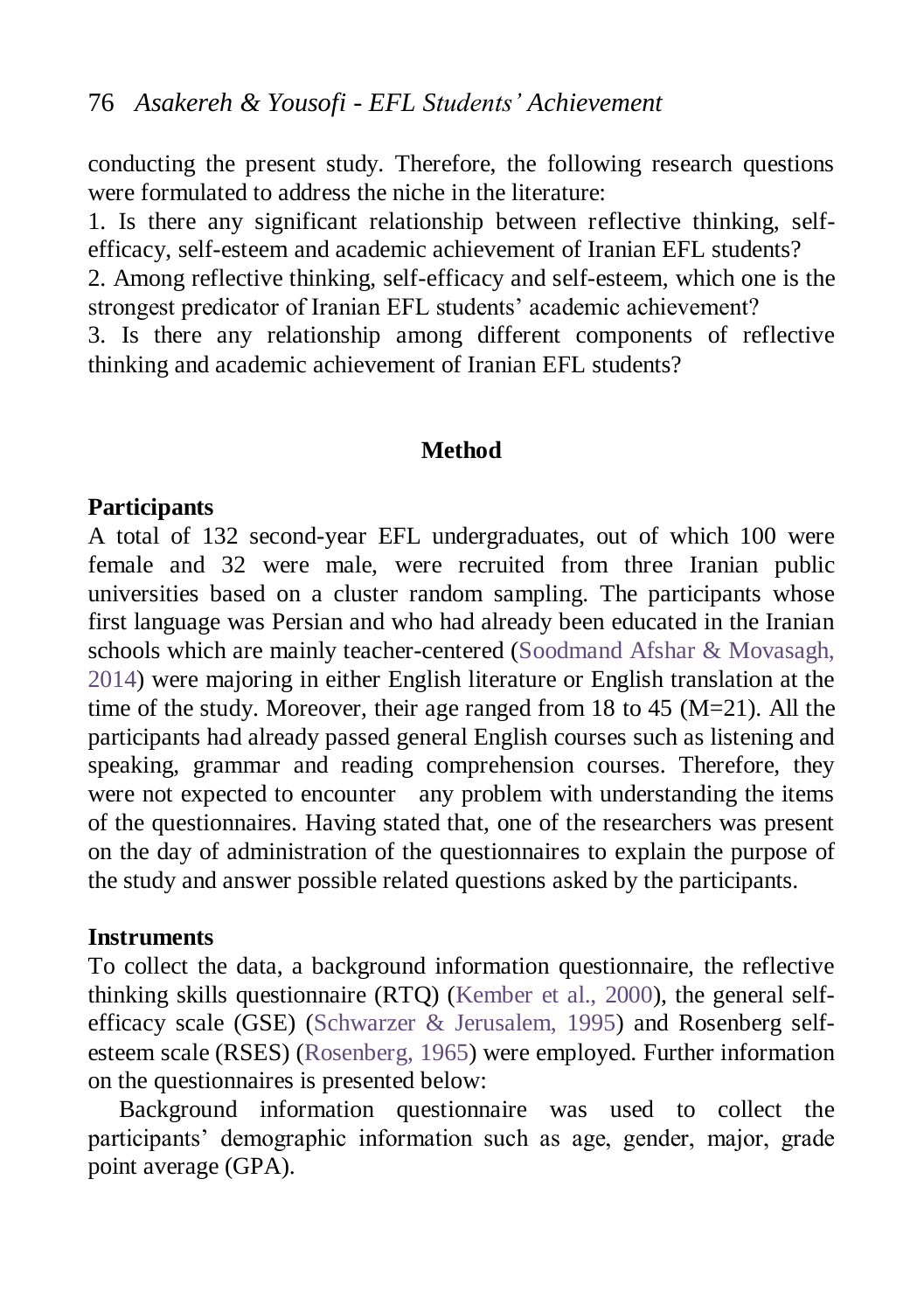The RTQ is a five-point Likert scale questionnaire which comprises 16 items. The questionnaire evaluates four components namely habitual action (items 1, 5, 9 and 13), understanding (items 2, 6, 10 and 14), reflection (items 3, 7, 11 and15) and critical reflection (items 4, 8, 12 and 16). To ascertain the validity and reliability of the RTQ, it was pilot tested with 50 participants from the same population. The results of Kaiser-Meyer-Olkin (KMO) showed that the questionnaire enjoyed an acceptable KMO of 0.83. Moreover, Cronbach's Alpha was estimated 0.81.

The RSES is composed of ten items on a four-point Likert scale ranging from strongly agree to strongly disagree. Items 2, 5, 6, 8 and 9 are reverse scored, that is, strongly agree=0, agree=1, disagree=2 and strongly disagree=3. Higher score indicates more self-esteem. To examine the validity and reliability of RSES, it was piloted with 50 participants from the same population. The results of KMO revealed that the questionnaire enjoyed adequate KMO of 0.76. Additionally, Cronbach's Alpha was run to estimate the reliability of RSES, the results of which indicated an acceptable reliability index of 0.78.

The GSE is composed of ten items on a four-point scale ranging from "not true at all" to "exactly true". The sum of all items is considered as the total score of GSE. The total score ranges from 10 to 40, with a higher score rendering more self-efficacy. To examine the validity and reliability of the questionnaire, the GSE was also piloted with 50 participants from the same population. The results of KMO revealed an adequate KMO of 0.81 and the Cronbach's Alpha was estimated 0.83, which is acceptable.

#### **Procedure**

Having piloted the questionnaires, one of the researchers administered them to the participants at three state-run universities in Iran. No time limit was specified for completing the questionnaires; however, it took 25 minutes on average to fill out all the questionnaires. Although the participants were informed that participating in the study was not compulsory, they were requested to complete the questionnaires in the classroom in order to minimize the likelihood of their dropouts from the study. Furthermore, the participants were not asked to write down their names on the questionnaires so that they would provide their honest responses and their identities would be safeguarded.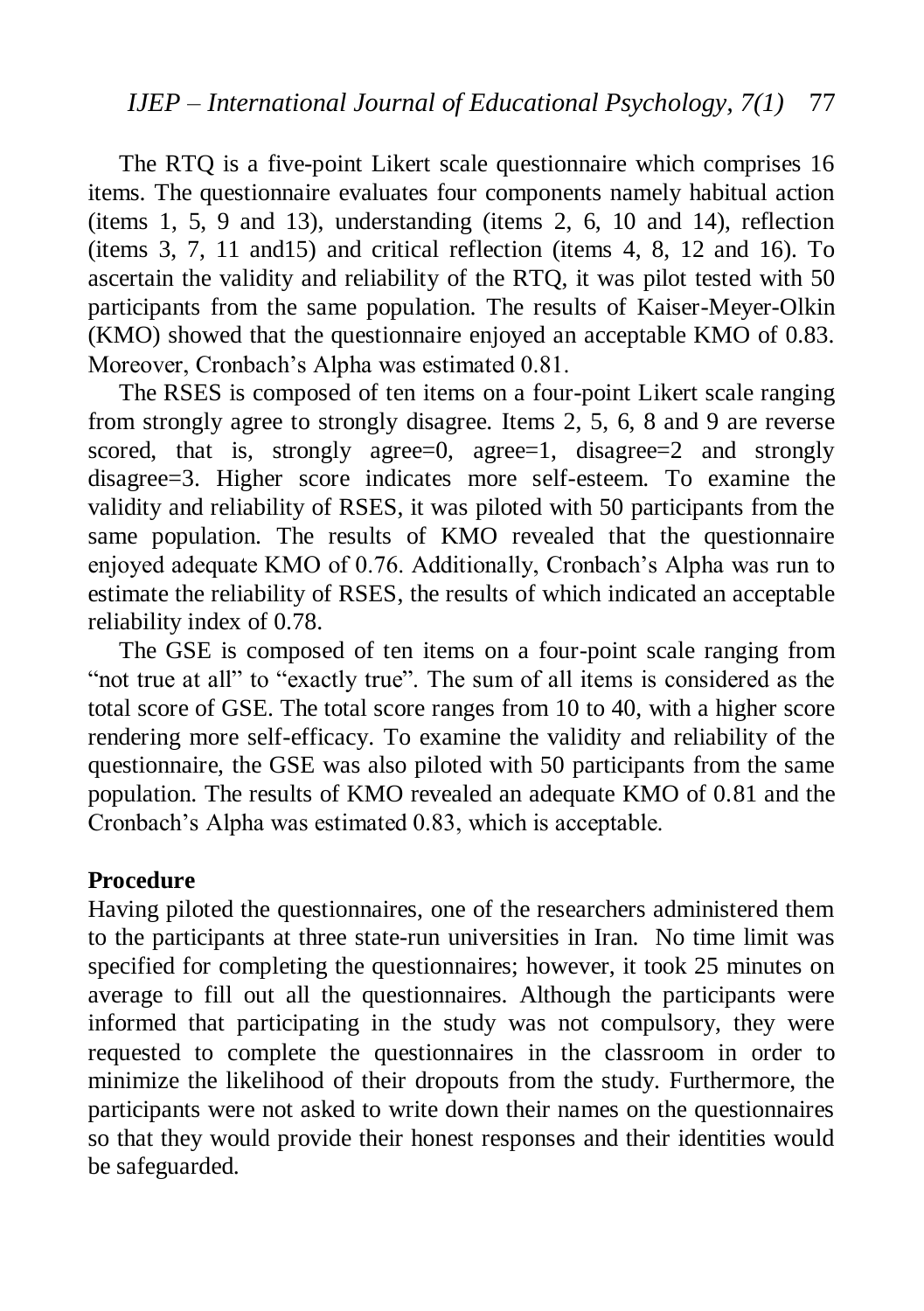#### **Data analysis**

SPSS software version 16 was used to analyze the data. To investigate the possible relationship between reflective thinking, self-efficacy, self-esteem and academic achievement of Iranian EFL students (research question 1), a correlation matrix (Pearson product-moment correlation coefficient) was run. A multiple regression analysis was run to examine the strongest predicator of Iranian EFL students' academic achievement from among reflective thinking, self-efficacy and self-esteem (research question 2). A correlation matrix (Pearson product-moment correlation coefficient) was also run to investigate the possible relationship between different components of reflective thinking and academic achievement (research question 3).

#### **Results**

The first research question set out to examine the relationship between reflective thinking, self-efficacy, self-esteem and academic achievement. A correlation matrix was run to answer this research question. As can be seen in [Table 1,](#page-11-0) there was a significant relationship between self-efficacy, selfesteem and students' academic achievement, while reflective thinking had no correlation with self-efficacy, self-esteem and the students' academic achievement.

#### <span id="page-11-0"></span>Table 1

| <i>efficiely</i> , <i>sey esteem and academic achievement</i> |                        |             |          |           |             |  |  |
|---------------------------------------------------------------|------------------------|-------------|----------|-----------|-------------|--|--|
|                                                               |                        | Reflective- | Self-    | Self-     | Students'   |  |  |
|                                                               |                        | thinking    | efficacy | esteem    | achievement |  |  |
|                                                               | Pearson<br>Correlation |             | .146     | .007      | .021        |  |  |
| Reflective<br>thinking                                        | $Sig. (2-$<br>tailed)  |             | .095     | .938      | .810        |  |  |
|                                                               | N                      | 132         | 132      | 132       | 132         |  |  |
| Self-efficacy                                                 | Pearson<br>Correlation | .146        |          | $.572***$ | $.312***$   |  |  |
|                                                               | $Sig. (2-$<br>tailed)  | .095        |          | .000      | .000        |  |  |

*A correlation matrix investigating the relationship between reflective thinking, selfefficacy, self-esteem and academic achievement*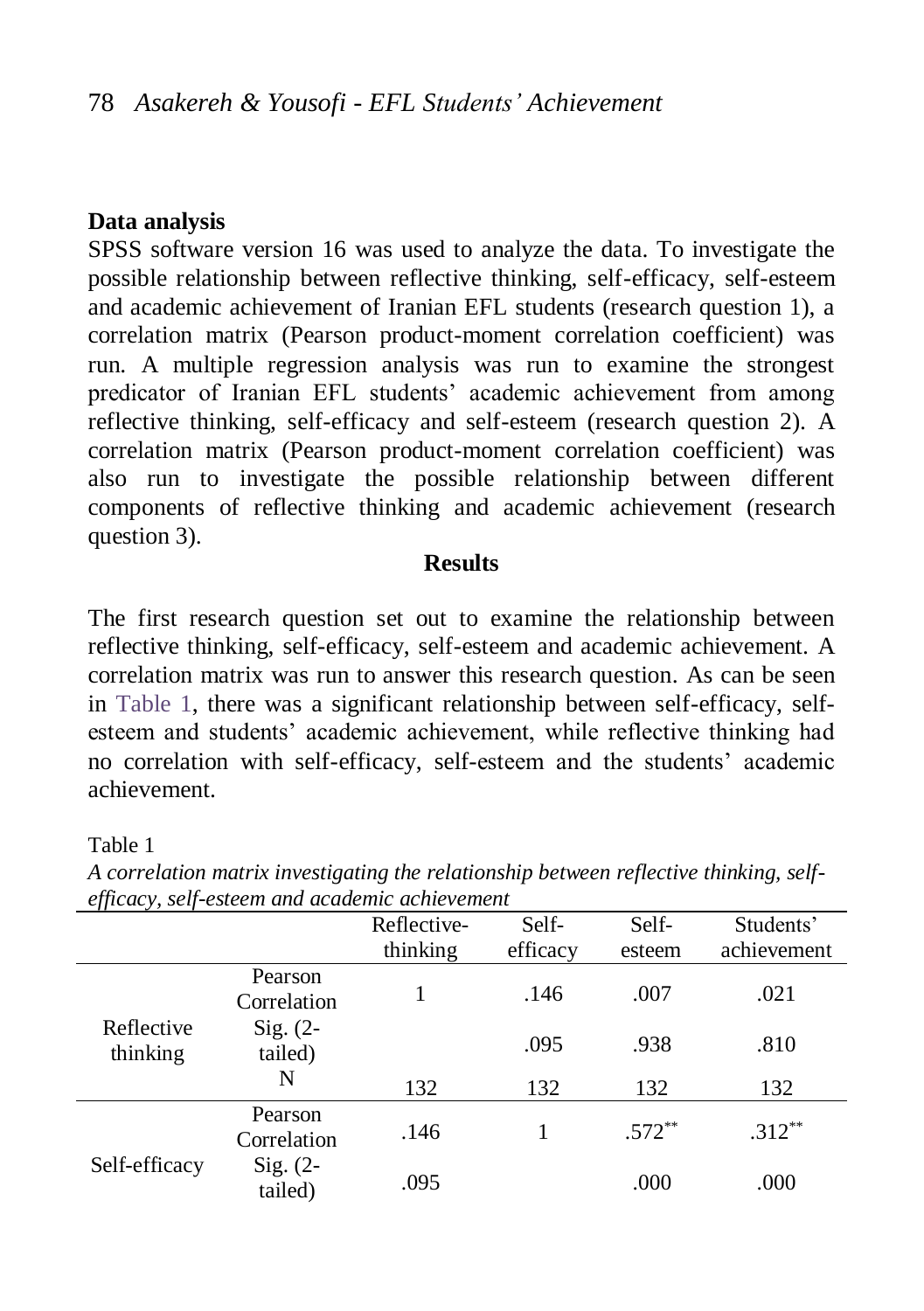|                          | N                          | 132                     | 132               | 132             | 132                      |
|--------------------------|----------------------------|-------------------------|-------------------|-----------------|--------------------------|
| Table 1 (continued)      |                            |                         |                   |                 |                          |
|                          |                            | Reflective-<br>thinking | Self-<br>efficacy | Self-<br>esteem | Students'<br>achievement |
| Self-esteem              | Pearson<br>Correlation     | .007                    | $.572**$          | 1               | $.364**$                 |
|                          | $Sig. (2-$<br>tailed)<br>N | .938                    | .000              |                 | .000                     |
|                          |                            | 132                     | 132               | 132             | 132                      |
|                          | Pearson<br>Correlation     | .021                    | $.312**$          | $.364***$       | 1                        |
| Students'<br>achievement | $Sig. (2-$<br>tailed)      | .810                    | .000              | .000            |                          |
|                          | N                          | 132                     | 132               | 132             | 132                      |

\*\*. Correlation is significant at the 0.05 level (2-tailed).

The second research question sought to investigate between reflective thinking, self-efficacy, self-esteem, which one is the strongest predicator of Iranian EFL students' academic achievement. A multiple regression analysis was run (see [Tables 2,](#page-12-0) [3](#page-13-0) and [4\)](#page-13-1). It should be noted that as there was no correlation between reflective thinking and students' achievement, reflective thinking was not included in the multiple regression analysis.

<span id="page-12-0"></span>Table 2

*Model summary rendering the multiple correlation coefficients, the adjusted and unadjusted R of self-efficacy and self-esteem, with academic achievement* 

|       |                   |          | Adjusted R | Std. Error of |
|-------|-------------------|----------|------------|---------------|
| Model |                   | R Square | Square     | the Estimate  |
|       | .386 <sup>a</sup> | 149      | .129       | 1.1147        |

Regarding [Table 2,](#page-12-0) the multiple correlation coefficient (R), employing the two predictors (i.e. self-esteem and general self-efficacy) simultaneously, is 0.39 ( $\mathbb{R}^2 = 0.14$ ) and the adjusted  $\mathbb{R}^2$  is 0.12. It shows that 12% of the variance in academic achievement of the participants can be predicted from the combination of the above-mentioned predictors.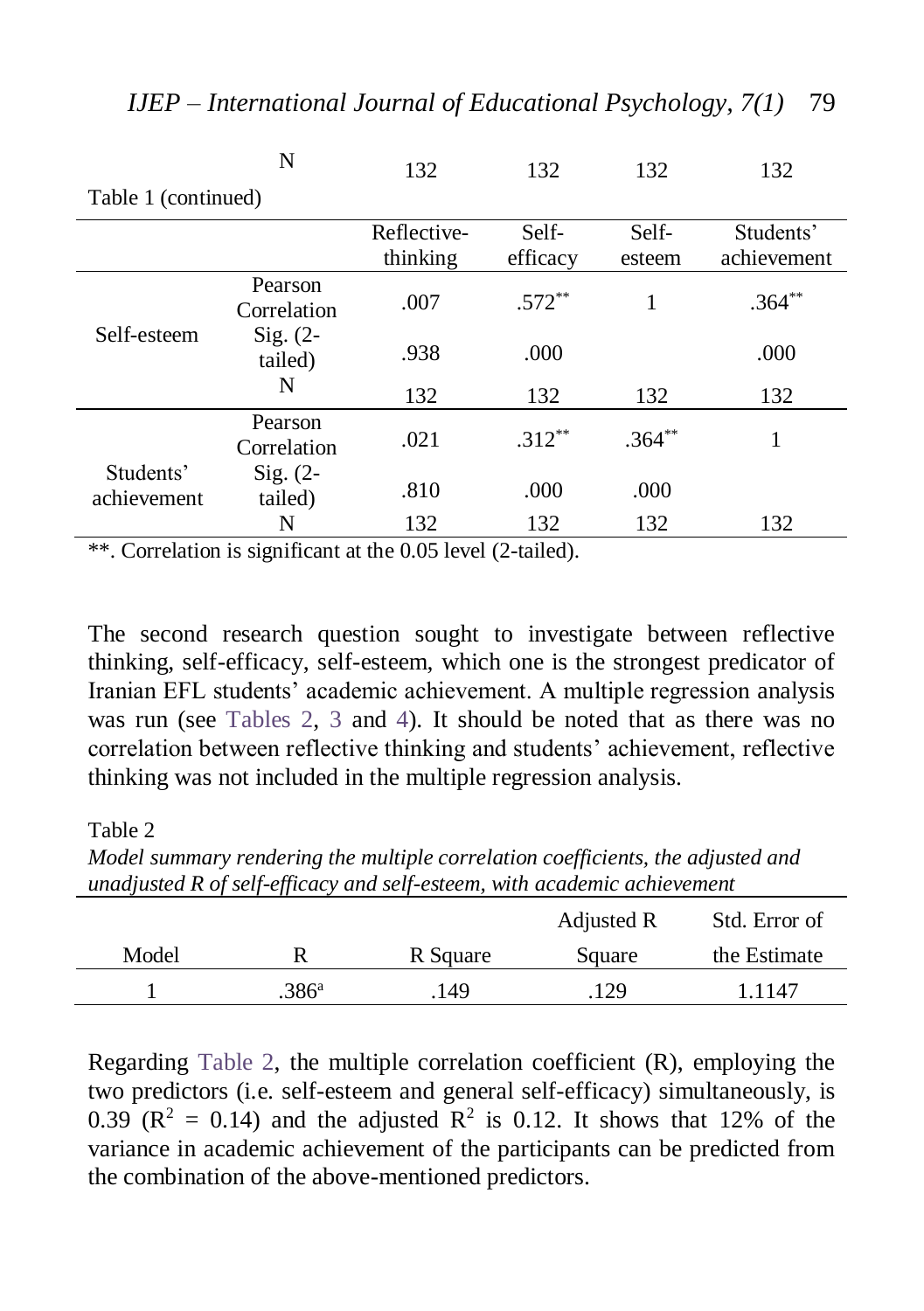## 80 *Asakereh & Yousofi - EFL Students' Achievement*

ANOVA was also run to ascertain whether the combination of the predicators (self-esteem and general self-efficacy) significantly predicated the Iranian EFL students' academic achievement.

<span id="page-13-0"></span>Table 3

*ANOVA for the prediction of the academic achievement of the Iranian EFL students by the combination self-esteem and self-efficacy*

|            | Sum of  |     | Mean   |      |                   |
|------------|---------|-----|--------|------|-------------------|
| Model      | Squares | df  | Square | F    | Sig.              |
| Regression | 27.78   |     | 9.26   | 7.45 | .000 <sup>a</sup> |
| Residual   | 159.06  | 128 | 1.24   |      |                   |
| Total      | 186.85  | 131 |        |      |                   |

As shown in [Table 3,](#page-13-0) the combination of self-esteem and self-efficacy predicated academic achievement of the Iranian EFL students,  $F(2, 128) =$ 7.45,  $p = .000 < .05$ .

#### <span id="page-13-1"></span>Table 4

*Multiple regressions for the predictive power of general self-efficacy and selfesteem*

| Model         | Unstandardized<br>Coefficients |            | Standardized<br>Coefficients |       |      |
|---------------|--------------------------------|------------|------------------------------|-------|------|
|               | В                              | Std. Error | <b>Beta</b>                  |       | Sig. |
| (Constant)    | 14.44                          | .79        |                              | 18.14 | .000 |
| Self-efficacy | .37                            | .24        | .15                          | 1.53  | .128 |
| Self-esteem   | 72                             | .26        | 27                           | 2.76  | .006 |

Concerning [Table 4,](#page-13-1) between general self-efficacy and self-esteem, the latter was a stronger predictor of academic achievement of the Iranian EFL students, (beta = .27, t = 2.76, p = .000 < .05).

The third research question investigated the possible relationship between different components of reflective thinking and academic achievement.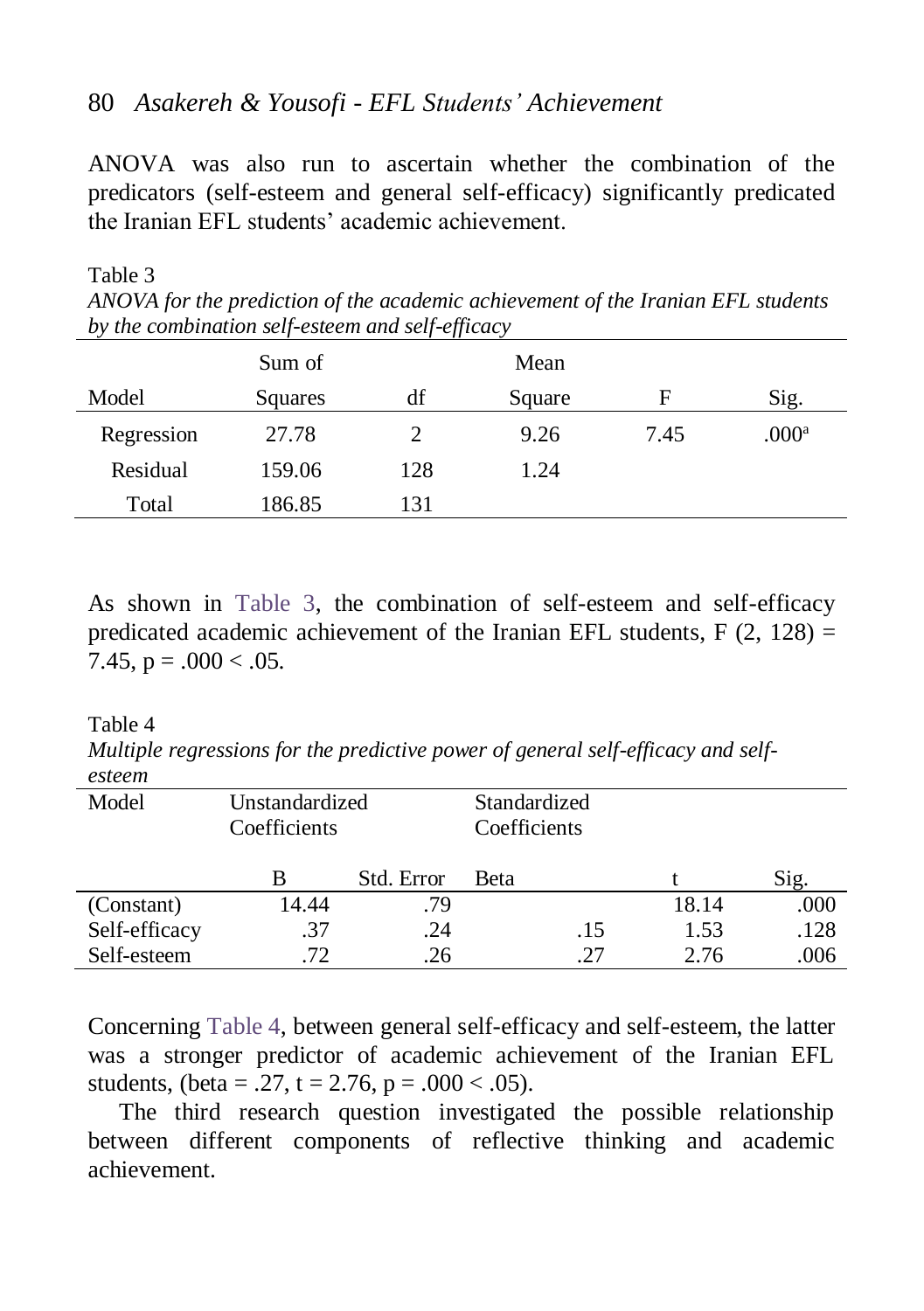<span id="page-14-0"></span>Table 5

*A correlation matrix investigating the relationship between different components of reflective thinking and academic achievement* 

|                         |                        | Academic    |              |              |              |           |
|-------------------------|------------------------|-------------|--------------|--------------|--------------|-----------|
|                         |                        | achievement | HA           | U            | R            | <b>CR</b> |
|                         | Pearson<br>Correlation | 1           | $-.072$      | .098         | .142         | $-.042$   |
| Academic<br>achievement | $Sig. (2-$<br>tailed)  |             | .414         | .265         | .105         | .634      |
|                         | N                      | 132         | 132          | 132          | 132          | 132       |
|                         | Pearson<br>Correlation | $-.072$     | $\mathbf{1}$ | .055         | .071         | $.201*$   |
| HA                      | $Sig. (2-$<br>tailed)  | .414        |              | .531         | .420         | .021      |
|                         | N                      | 132         | 132          | 132          | 132          | 132       |
| U                       | Pearson<br>Correlation | .098        | .055         | $\mathbf{1}$ | $.548**$     | $.544**$  |
|                         | Sig. $(2-$<br>tailed)  | .265        | .531         |              | .000         | .000      |
|                         | N                      | 132         | 132          | 132          | 132          | 132       |
| $\mathbf R$             | Pearson<br>Correlation | .142        | .071         | $.548**$     | $\mathbf{1}$ | $.437**$  |
|                         | $Sig. (2-$<br>tailed)  | .105        | .420         | .000         |              | .000      |
|                         | N                      | 132         | 132          | 132          | 132          | 132       |
| <b>CR</b>               | Pearson<br>Correlation | $-.042$     | $.201*$      | $.544**$     | $.437**$     | 1         |
|                         | $Sig. (2-$<br>tailed)  | .634        | .021         | .000         | .000         |           |
|                         | N                      | 132         | 132          | 132          | 132          | 132       |

Note: HA=habitual action, U=understanding, R=reflection, CR=critical reflection \*. Correlation is significant at the 0.05 level (2-tailed).

As [Table 5](#page-14-0) displays, there was no correlation between different components of reflective thinking and academic achievement of the Iranian EFL students.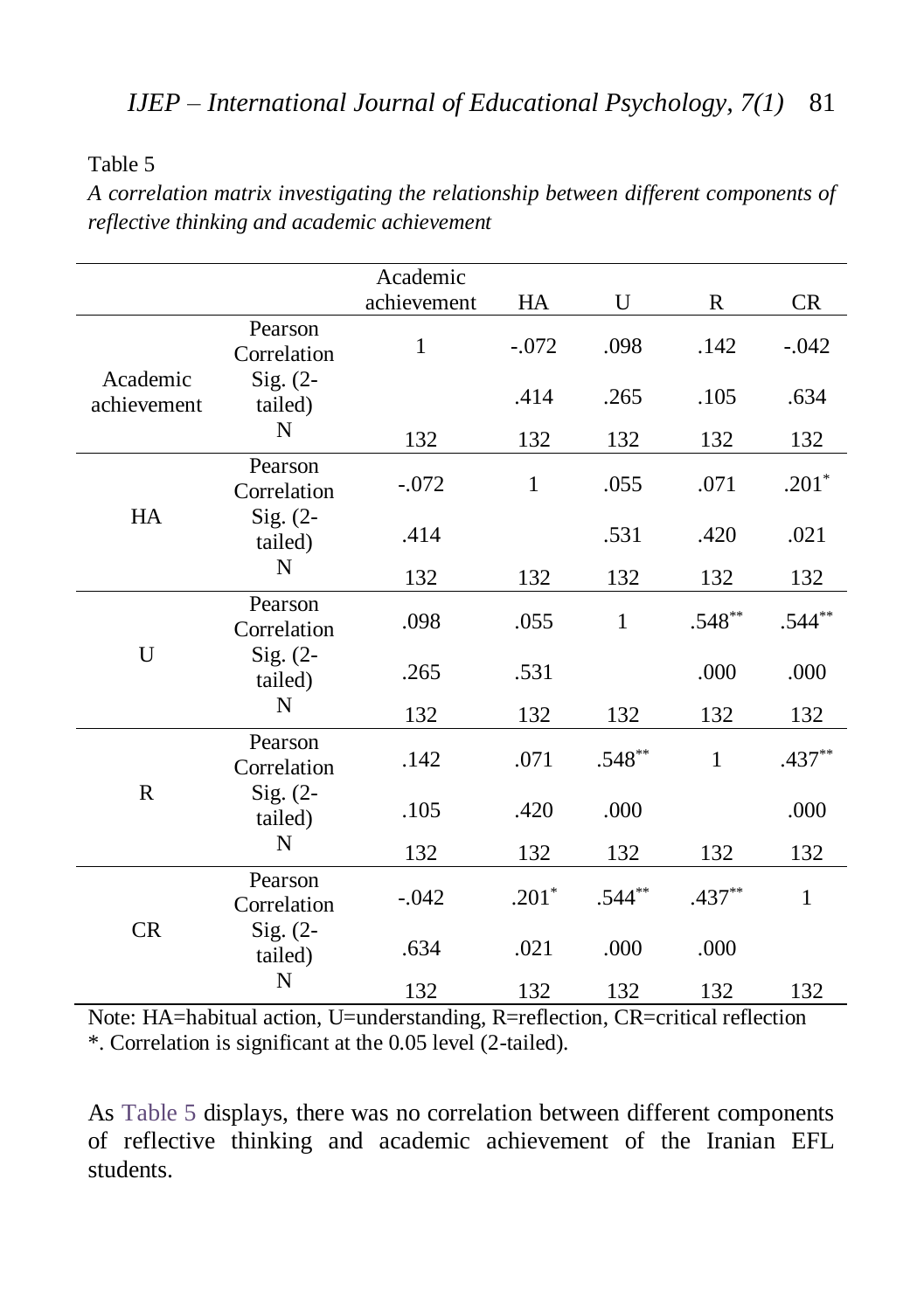#### **Discussion**

The current study was conducted to investigate the relationship between reflective thinking, general self-efficacy, self-esteem and academic achievement of Iranian EFL students. To our surprise, part of the findings revealed that there was no significant relationship between reflective thinking and academic achievement of Iranian EFL students. The findings of this part of the study were at odds with those of Soodmand Afshar and Hamzavi's [\(2014\)](#page-21-3) and Ghanizadeh's [\(2016\)](#page-19-2). It should be noted that Soodmand Afshar and Hamzavi's study only focused on the relationship between listening skills and reflective thinking, which means the relationship between only one language skill rather than general academic achievement and reflective thinking was taken into account. Therefore, caution should be exercised when the findings of the present study are compared with those of Soodmand Afshar and Hamzavi's ([2014\)](#page-21-7) and Ghanizadeh's ([2016\)](#page-19-2). It seems further research is needed to illuminate the interplay between the two variables. However, the findings can be explained by the premise that as in Iran education system grammar translation method (GTM) is still being practiced (Karimi & Richards, 2015), students may not be nurtured as reflective thinkers. Griffith and Frieden [\(2000\)](#page-19-9) asserted that an education system which encourages memorization cannot develop reflective thinking in students. Moreover, in the Iranian education system, teachers are the authority and students are expected to be submissive [\(Abednia & Izadinia, 2013\)](#page-17-3); therefore, there are little opportunity for students to develop their reflective thinking. Griffith and Frieden [\(2000\)](#page-19-9) believe that teachers can encourage reflective thinking through Socratic questioning, journal writing, and stimulated recall protocol

In addition, reflective thinking had no significant relationship with selfefficacy and self-esteem. To the best of researchers' knowledge, no study has addressed the relationship between these variables to date; therefore, further research is needed to highlight this issue.

A significant relationship was observed between general self-efficacy and academic achievement. The findings of this part of the study were in harmony with those of Tenaw's [\(2013\)](#page-21-4), Shkullaku's [\(2013\)](#page-21-5), de Fátima Goulão's (2014). This capitalizes the significant contribution of self-efficacy to academic achievement. Teachers can refer to the sources of self-efficacy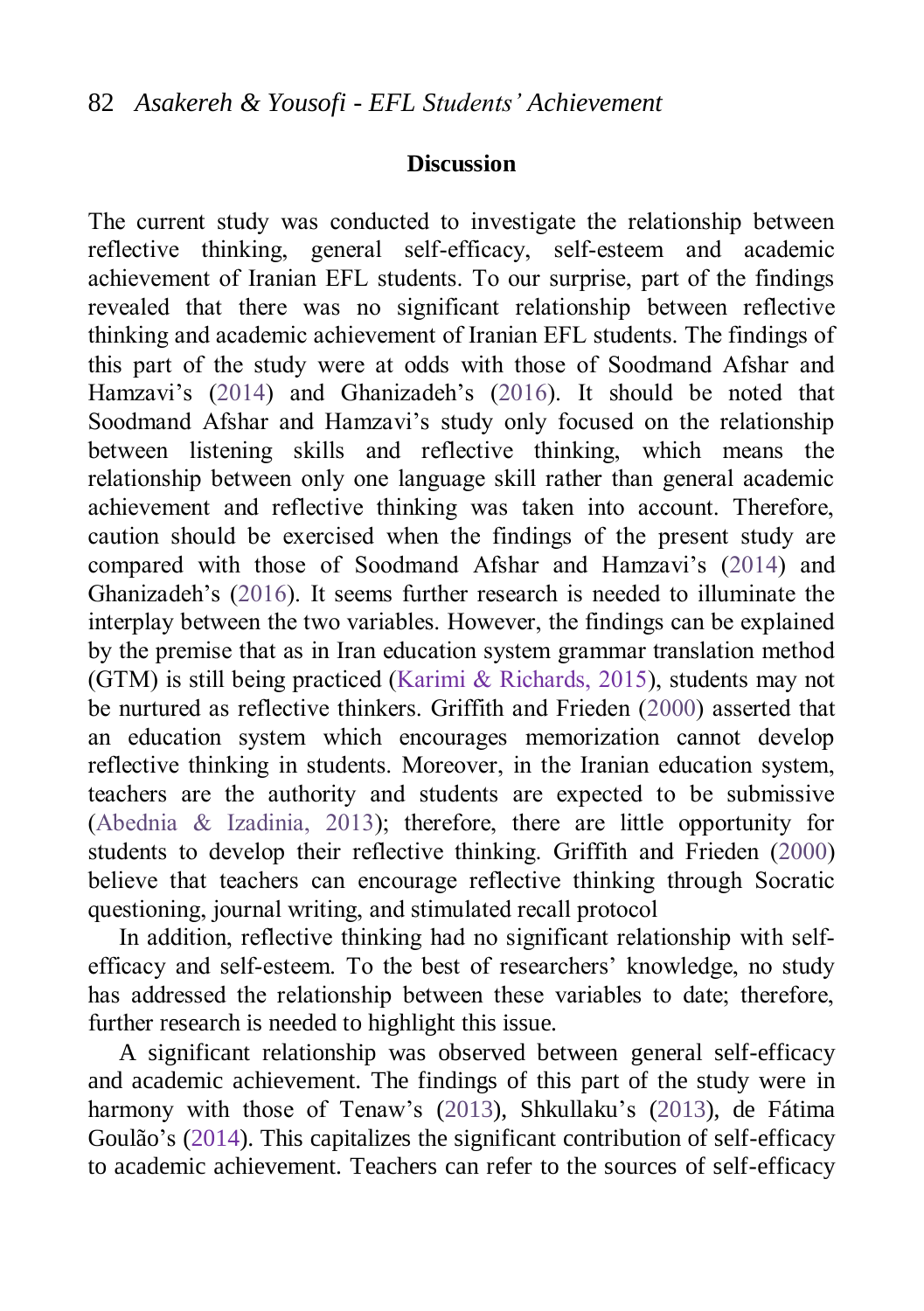(i.e. performance accomplishments, vicarious experience, verbal persuasion and emotional arousal) proposed by Bandura [\(1977\)](#page-18-3) to help students develop their self-efficacy with the aim of enhancing their academic achievement.

The results demonstrated that there was also a significant relationship between self-esteem and academic achievement of Iranian EFL students. The findings of the current study are in line with those of Watkins and Astilla's [\(1980\)](#page-22-2) and Román, Cuestas and Fenollar's [\(2008\)](#page-20-7). It seems the worthiness that students attribute to themselves can be of paramount importance. However, some scholars in the field (e.g. [Baumeister et al,](#page-18-6)  [2003;](#page-18-6) [Kohn, 1994\)](#page-20-8) posit that it is students' academic achievement contributing to their high self-esteem rather than the other way around. That is, the more successful they are, the higher self-esteem they possess. This issue can be scrutinized more closely in the Iranian context to ascertain which contributes to which.

The results further revealed that there was a positive significant relationship between self-efficacy and self-esteem. The findings of the study substantiated those of Bahmani Fard (2013). According to Brooks and Noy (2010), self-efficacy and self-esteem are necessary for reaching career and personal goals and their significance in individuals' success are unquestionable.

The findings also indicated that between self-efficacy and self-esteem, the later was a stronger predictor of Iranian EFL students' success; therefore, self-esteem can be regarded an asset for Iranian EFL students. However, no significant correlation was observed between different components of reflective thinking and academic achievement of Iranian EFL students.

## **Conclusions and Implications**

The findings of the study showed that while there was a relationship between self-efficacy, self-esteem and academic achievement of Iranian EFL students, reflective thinking had no relationship with other variables of the study. This can encourage teachers to exert further emphasis on selfefficacy and self-esteem of Iranian EFL students. More specifically, selfesteem was an asset for Iranian EFL students as it was the strongest predictor of Iranian EFL students. Furthermore, it seems reflective thinking was of no paramount importance when it came to its relationship with self-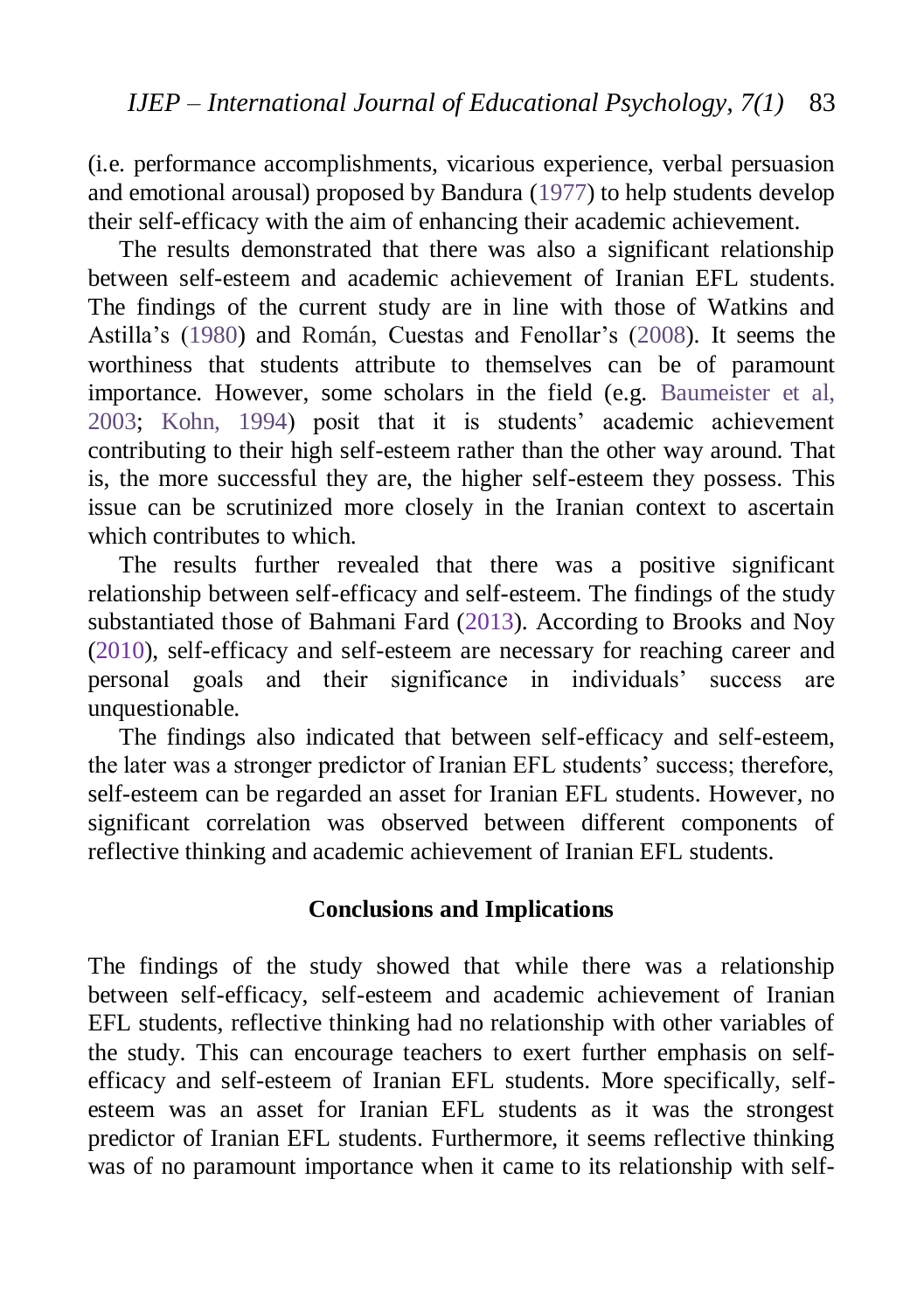## 84 *Asakereh & Yousofi - EFL Students' Achievement*

efficacy, self-esteem, and academic achievement of Iranian EFL students. This can suggest that education system of the country need to turn the spotlight on reflective thinking, and teacher training programs and teachers need to give due attention to this notion.

## **Limitations and suggestions for further research**

Qualitative data collection could have added to the depth and breadth of the findings. That is, the reason behind no relationship between reflective thinking and academic achievement may be illuminated through qualitative data collection. Therefore, future researchers are suggested to employ both qualitative and quantitative data collection methods to investigate factors which can contribute to the high self-efficacy, self-esteem and reflective thinking of Iranian EFL students. More importantly, future researchers may need to investigate teachers' understanding of reflective thinking so that they can have a better understanding of the teachers' points of view on the notion of reflective thinking in a given education system, and they can also explore possible factors impeding reflective thinking in the Iranian EFL students. Moreover, the findings suggest that researchers may need to conduct further research on the relationship between reflective thinking and the variables of the current study to come up with further comprehensive findings.

#### **References**

- <span id="page-17-0"></span>Asakereh, A., &,Dehghannezhad, M. (2015). Student satisfaction with EFL speaking classes: Relating speaking self-efficacy and skills achievement. *Issues in Educational Research*, *25*(4), 345-363.
- <span id="page-17-3"></span>Abednia, A., & Izadinia, M. (2013). Critical pedagogy in ELT classroom: Exploring contributions of critical literacy to learners' critical consciousness. *Language Awareness*, *22*(4), 338-352. doi: [10.1080/09658416.2012.733400](http://dx.doi.org/10.1080/09658416.2012.733400)
- <span id="page-17-1"></span>Apter, T. (1997). *The confident child: Emotional coaching for the crucial decade-Ages Five to Fifteen*. New York: Norton Company.
- <span id="page-17-2"></span>Bhagat, P. (2016). Relationship between self-esteem and academic achievement of secondary school students. *International Journal of Innovative Research and Development, 5*(7), 211-216.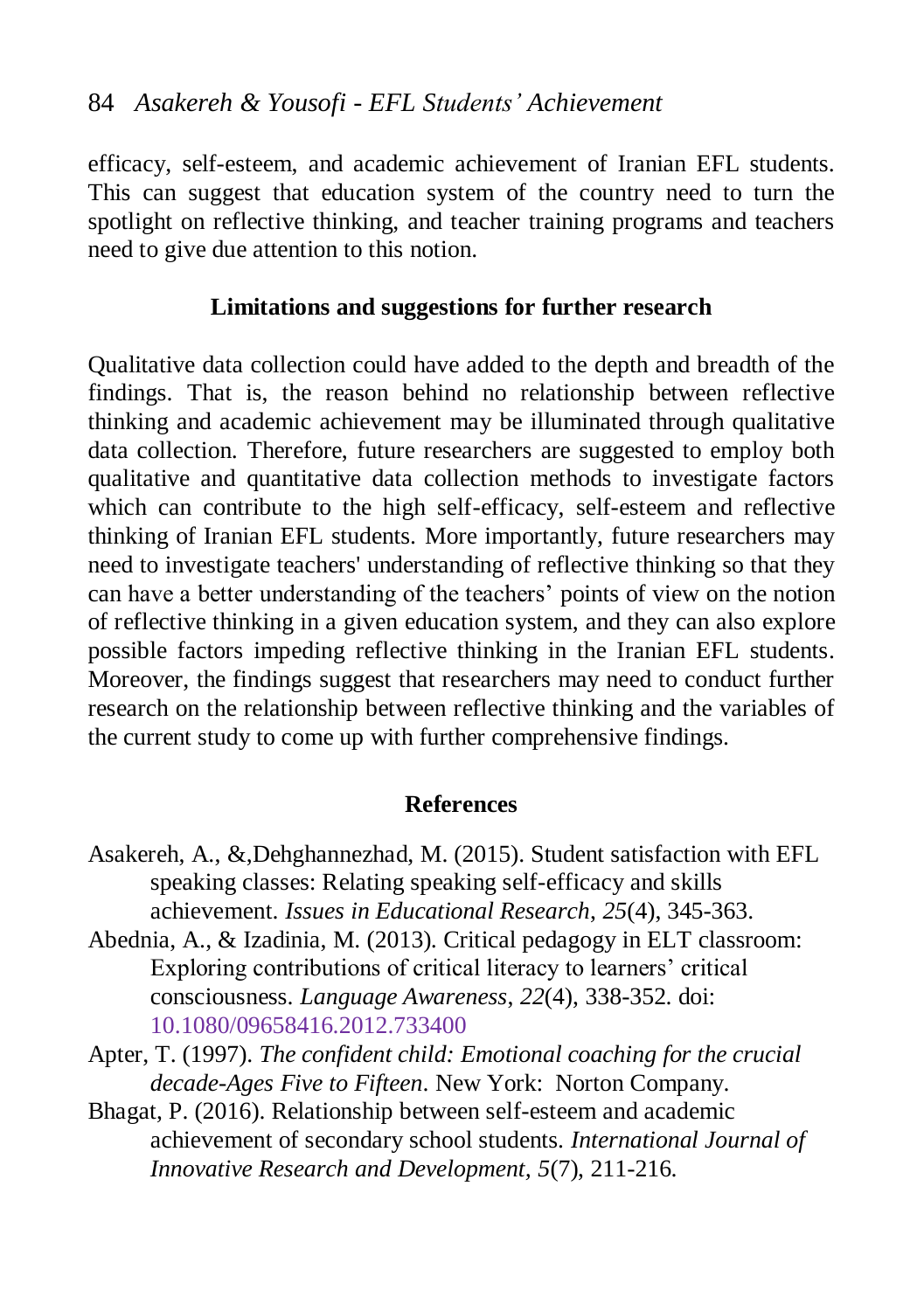- <span id="page-18-5"></span>Bahmani Fard , M. (2013). An investigation into the relationship among self-efficacy, self-esteem, test anxiety and final achievement of English literature students. *Journal of Studies in Learning and Teaching English,* 1(3), 121-138.
- <span id="page-18-3"></span>Bandura, A. (1977). Self-efficacy: toward a unifying theory of behavioral change. *Psychological review*, *84*(2), 191.
- <span id="page-18-4"></span>Bandura, A. (1999). Social cognitive theory: An agentic perspective. *Asian Journal of Social Psychology*, 2, 21-41.
- <span id="page-18-1"></span>Barell, J. (1984). Reflective thinking and education for the gifted. *Roeper Review*, *6*(4), 194-196. doi: [10.1080/02783198409552808.](https://doi.org/10.1080/02783198409552808)
- <span id="page-18-6"></span>Baumeister, R. F., Campbell, J. D., Krueger, J. I., & Vohs, K. D. (2003). Does high self-esteem cause better performance, interpersonal success, happiness, or healthier lifestyles? *Psychological science in the public interest*, *4*(1), 1-44. doi: [10.1111/1529-1006.01431.](https://doi.org/10.1111/1529-1006.01431)
- <span id="page-18-2"></span>Beveridge, I. (1997). Teaching your students to think reflectively: the case for reflective journals. *Teaching in Higher Education*, *2*(1), 33- 43.doi[:10.1080/1356251970020103.](https://doi.org/10.1080/1356251970020103)
- Bhagat, P. (2016). Relationship between Self-esteem and Academic Achievement of Secondary School Students. *International Journal of Innovative Resaerch and Development,* 5 (7), 211-216.
- <span id="page-18-8"></span>Booth, M. Z., & Gerard, J. M. (2011). Self-esteem and academic achievement: a comparative study of adolescent students in England and the United States. *Compare: A Journal of Comparative and International Education*, *41*(5), 629-648. doi: [10.1080/03057925.2011.566688.](https://doi.org/10.1080/03057925.2011.566688)

<span id="page-18-7"></span>Branden, N. (1983). *Honoring the self: Personal integrity and the heroic potentials of human nature*. US: TarcherPerigee. Brooks, R.L.; Noy , V. M. (2010). *A study of self*‐*esteem and self*‐*efficacy as psychosocial educational outcomes: The role of high schoolexperiences and influences.* Retrieved from [https://www.google.com/url?url=https://www.researchgate.net/public](https://www.google.com/url?url=https://www.researchgate.net/publication/242615089) [ation/242615089](https://www.google.com/url?url=https://www.researchgate.net/publication/242615089)

<span id="page-18-0"></span>Carroll, A., Houghton, S., Wood, R., Unsworth, K., Hattie, J., Gordon, L., & Bower, J. (2009). Self-efficacy and academic achievement in Australian high school students: The mediating effects of academic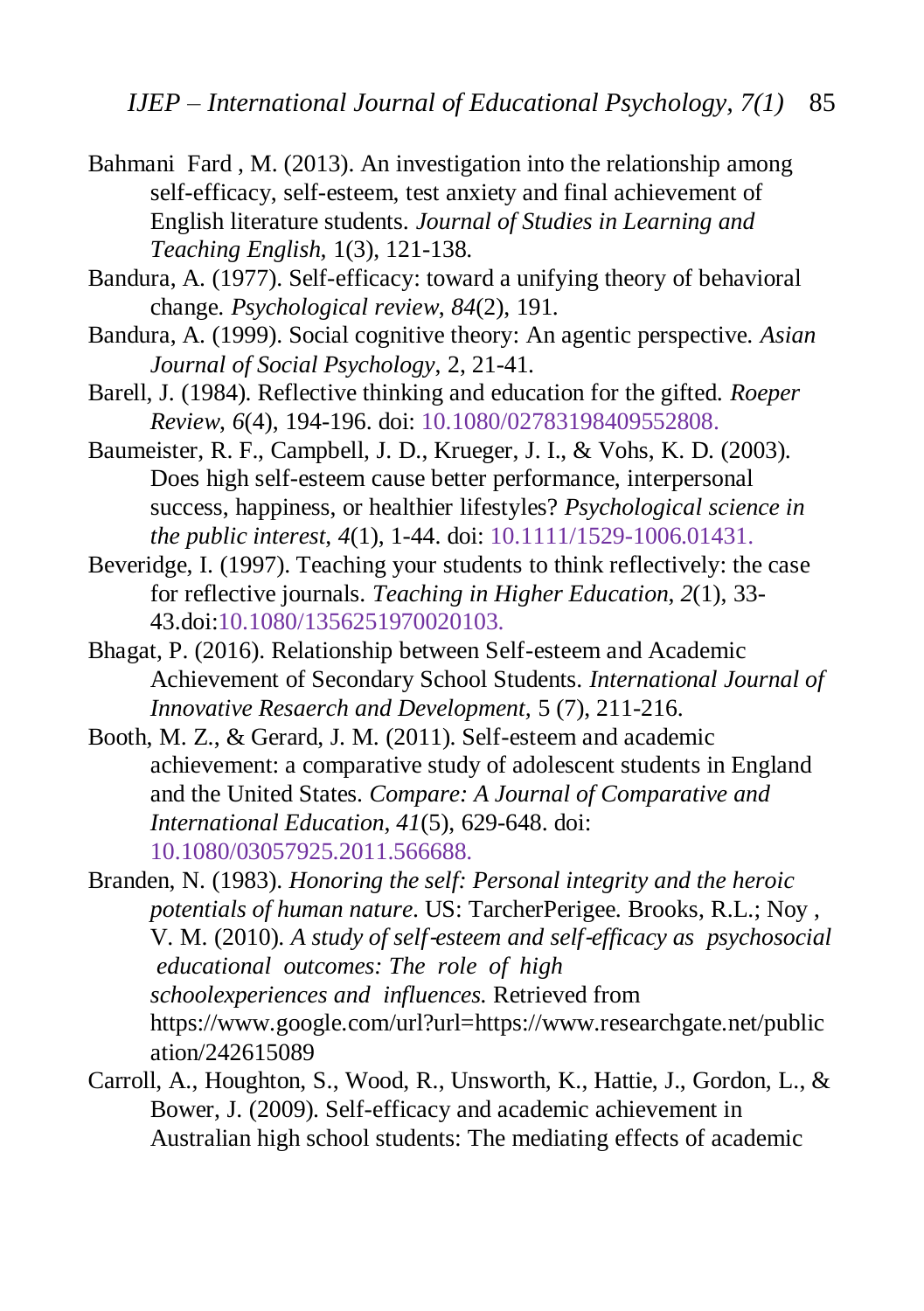aspirations and delinquency. *Journal of* Adolescence, *32*(4), 797-817. doi: [10.1016/j.adolescence.2008.10.009.](https://doi.org/10.1016/j.adolescence.2008.10.009)

- <span id="page-19-7"></span>Clemes, H., & Bean, R. (1990). *How to teach children responsibility*. Los Angeles: Price Stern Sloan. de Fátima Goulão, M. (2014). The relationship between self-efficacy and academic achievement in adults' learners. *Athens Journal of Education*, *1*(3), 237-46.
- <span id="page-19-3"></span>Dewey, J. (1933). *How we think: A restatement of the relation of reflective thinking to the educative process*. Boston: Heath and Co.
- <span id="page-19-1"></span>Dornyei, Z. (2009). *The Psychology of second language acquisition*. New York: Oxford University Press.
- <span id="page-19-8"></span>Duru, E., & Balkis, M. (2017). Procrastination, self-esteem, academic performance, and well-being: A moderated mediation model. *International Journal of Educational Psychology*, *6*(2), 97. doi: 10.17583/ijep.2017.2584
- <span id="page-19-4"></span>Ersözlü, Z. N., & Arslan, M. (2009). The effect of developing reflective thinking on metacognitional awareness at primary education level in Turkey. *Reflective Practice*,*10*(5), 683-695. doi: [10.1080/14623940903290752.](https://doi.org/10.1080/14623940903290752)
- <span id="page-19-0"></span>Gass, S. M., Selinker, L. (2008). *Second language acquisition: An introductory course.* UK: Taylor and Francis Group.
- <span id="page-19-2"></span>Ghanizadeh, A. (2016). The interplay between reflective thinking, critical thinking, self-monitoring, and academic achievement in higher education. *Higher Education*, 74 (1) 101-114. doi: 10.1007/s10734- 016-0031-y.
- <span id="page-19-9"></span>Griffith, B. A., & Frieden, G. (2000). Facilitating reflective thinking in counselor education. *Counselor Education and Supervision*, *40*(2), 82. doi: 10.1002/j.1556-6978.2000.tb01240.x
- <span id="page-19-5"></span>Honicke, T., & Broadbent, J. (2016). The influence of academic selfefficacy on academic performance: A systematic review. *Educational Research Review*, *17*, 63-84. doi: [10.1016/j.edurev.2015.11.002.](https://doi.org/10.1016/j.edurev.2015.11.002)
- <span id="page-19-6"></span>Hwang, M. H., Choi, H. C., Lee, A., Culver, J. D., & Hutchison, B. (2016). The relationship between self-efficacy and academic achievement: A 5-year panel analysis. *The Asia-Pacific Education Researcher*, *25*(1), 89-98. doi: 10.1007/s40299-015-0236-3.
- Sadeghi, K., & Richards, J. C. (2016). The idea of English in Iran: An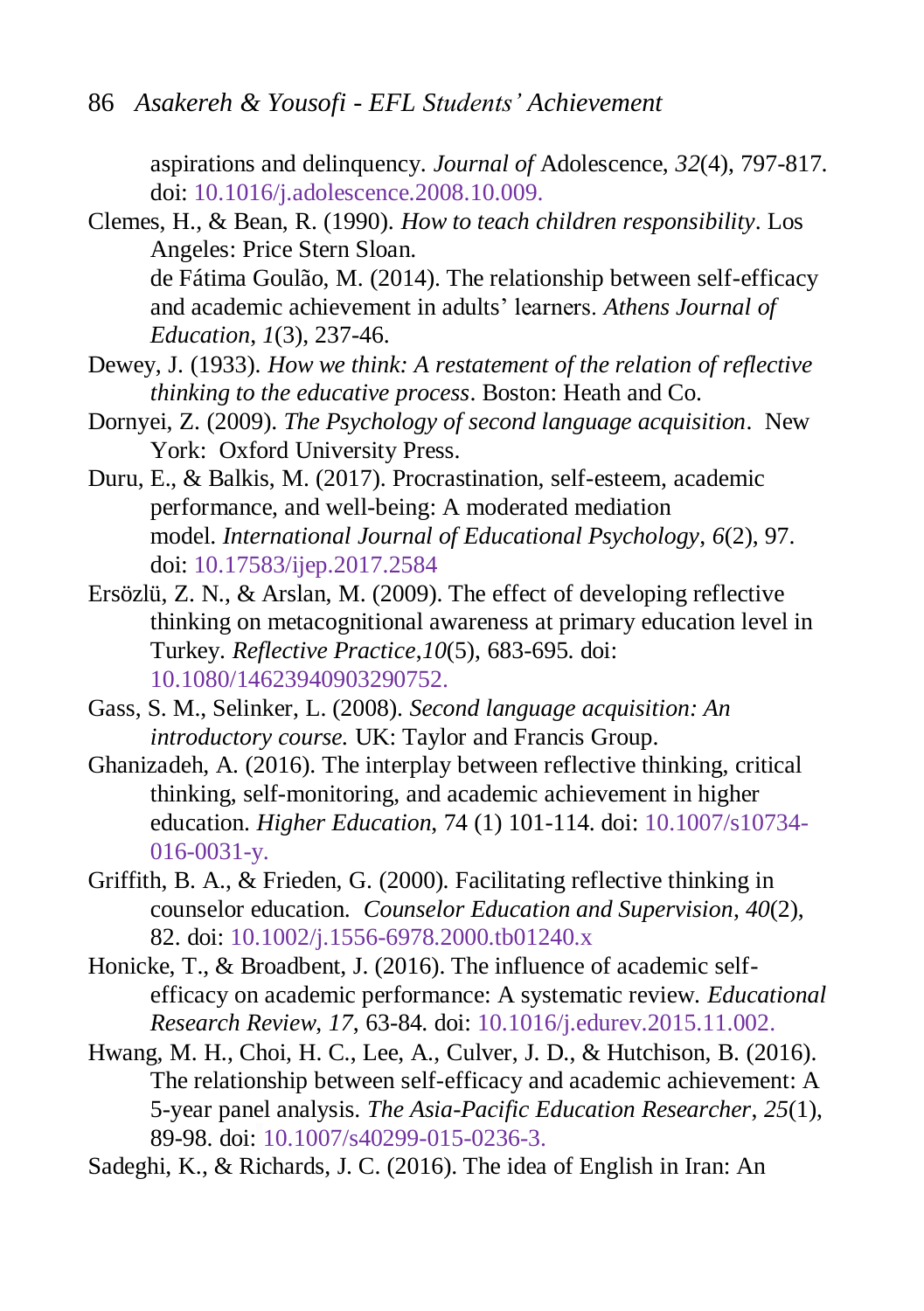example from Urmia. *Journal of Multilingual and Multicultural Development*, *37*(4), 419-434. doi[:10.1080/01434632.2015.1080714](https://doi.org/10.1080/01434632.2015.1080714)

- <span id="page-20-0"></span>Kember, D., Leung, D. Y., Jones, A., Loke, A. Y., McKay, J., Sinclair, K., & Yeung, E. (2000). Development of a questionnaire to measure the level of reflective thinking. *Assessment & evaluation in higher education*, *25*(4), 381-395. doi: [10.1080/713611442.](http://www.tandfonline.com/doi/abs/10.1080/713611442)
- <span id="page-20-5"></span>Komarraju, M., & Nadler, D. (2013). Self-efficacy and academic achievement: Why do implicit beliefs, goals, and effort regulation matter? *Learning and Individual Differences*, *25*, 67-72. doi: [10.1016/j.lindif.2013.01.005.](https://doi.org/10.1016/j.lindif.2013.01.005)
- <span id="page-20-8"></span>Kohn, A. (1994). *The truth about self-esteem*. Retrieved from http://www.alfiekohn.org/article/truth-self-esteem/.Lee, P. C., & Mao, Z. (2016). The relation among self-efficacy, learning approaches, and academic performance: an exploratory study. *Journal of Teaching in Travel &Tourism*, *16*(3), 178-194. doi: [10.1080/15313220.2015.1136581.](https://doi.org/10.1080/15313220.2015.1136581)
- <span id="page-20-2"></span>Lew, M. D., & Schmidt, H. G. (2011). Self-reflection and academic performance: is there a relationship? *Advances in Health Sciences Education*, *16*(4), 529. doi: 10.1007/s10459-011-9298-z
- <span id="page-20-1"></span>Lucas, U., & Tan, P. L. (2007). Developing a reflective capacity within undergraduate education: the role of work-based placement learning. *Higher Education*, *2 (1)*. 10-23.
- <span id="page-20-6"></span>Pajares, F. (1996). Self-efficacy beliefs in academic settings. *Review of educational research*, *66*(4), 543-578. doi: [10.3102/00346543066004543.](https://doi.org/10.3102/00346543066004543)
- <span id="page-20-3"></span>Phan, H. P. (2009). Exploring students' reflective thinking practice, deep processing strategies, effort, and achievement goal orientations. *Educational Psychology*, *29*(3), 297-313. doi: [10.1080/01443410902877988.](https://doi.org/10.1080/01443410902877988)
- <span id="page-20-4"></span>Phan, H. P. (2012). Informational sources, self-efficacy and achievement: A temporally displaced approach. *Educational Psychology*, 32(6), 699- 726. doi: [10.1080/01443410.2012.708320.](https://doi.org/10.1080/01443410.2012.708320)
- <span id="page-20-7"></span>Román, S., Cuestas, P. J., & Fenollar, P. (2008). An examination of the interrelationships between self‐esteem, others' expectations, family support, learning approaches andacademic achievement. *Studies in Higher Education*, *33*(2), 127-138. doi[:10.1080/03075070801915882.](https://doi.org/10.1080/03075070801915882)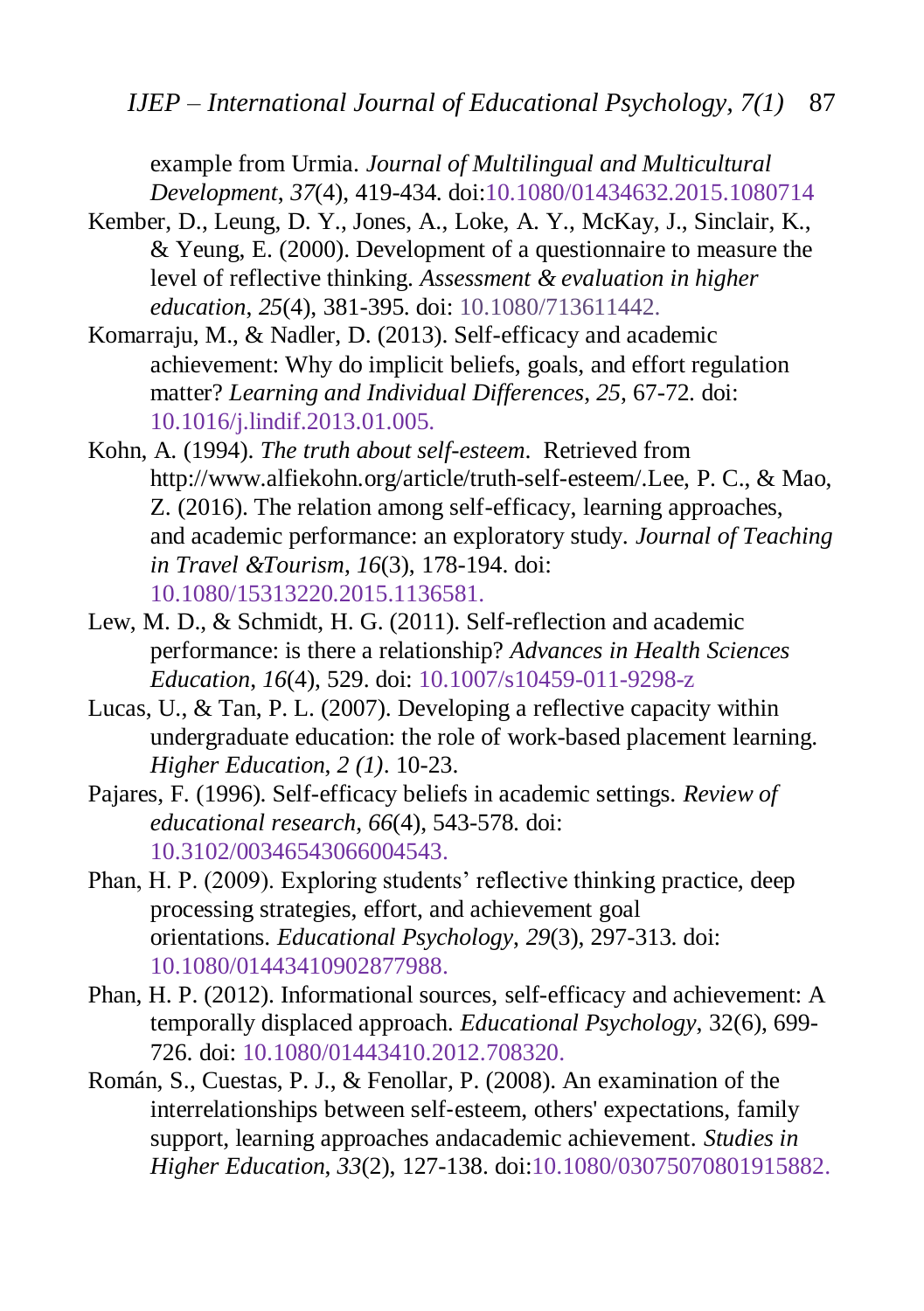- <span id="page-21-9"></span>Rosenberg, M. (1965). *Society and the adolescent self-image.* Princeton, NJ: Princeton University Press.
- <span id="page-21-8"></span>Schwarzer, R., & Jerusalem, M. (1995). Generalized Self-Efficacy scale. In J. Weinman,S. Wright, & M. Johnston, *Measures in health psychology: A user's portfolio. Causal and control beliefs* (pp. 35- 37). England: Nfer-Nelson.
- <span id="page-21-5"></span>Shkullaku, R. (2013). The relationship between self-efficacy and academic performance in the context of gender among Albanian students. *European Academic Research*, *1*(4), 467-478.
- <span id="page-21-2"></span>Song, H. D., Grabowski, B. L., Koszalka, T. A., & Harkness, W. L. (2006). Patterns of instructional-design factors prompting reflective thinking in middle-school and college level problem-based learning environments. *Instructional Science*, *34*(1), 63-87. doi:10.1007/s11251-005-6922-4.
- <span id="page-21-3"></span>Soodmand Afshar, H., & Hamzavi, R. (2014). The Relationship among Reflective Thinking, Listening Anxiety and Listening Comprehension of Iranian EFL Learners: Does Proficiency make a Difference? *Issues in Language Teaching*, *3*(2), 261-237.
- <span id="page-21-7"></span>Soodmand Afshar, H., & Rahimi, M. (2016). Reflective thinking, emotional intelligence, and speaking ability of EFL learners: Is there a relation? *Thinking Skills and Creativity*, 19, 97- 111.doi[:10.1016/j.tsc.2015.10.005](https://doi.org/10.1016/j.tsc.2015.10.005)
- <span id="page-21-4"></span>Tenaw, Y. A. (2013). Relationship between self-efficacy, academic achievement and gender in analytical chemistry at Debre Markos College of Teacher Education. *African Journal of Chemical Education*, *3*(1), 3-28.
- <span id="page-21-1"></span>Van der Schaaf, M., Baartman, L., Prins, F., Oosterbaan, A., & Schaap, H. (2013). Feedback dialogues that stimulate students' reflective thinking. *Scandinavian Journal of Educational Research*, *57*(3), 227- 245. doi[:10.1080/00313831.2011.628693.](https://doi.org/10.1080/00313831.2011.628693)
- <span id="page-21-0"></span>van Velzen, J. H. (2016). Measuring senior high school students' selfinduced self-reflective thinking. *The Journal of Educational Research*, 110 (5), 495-502. doi[:10.1080/00220671.2015.1129596](https://doi.org/10.1080/00220671.2015.1129596)
- <span id="page-21-6"></span>Wang, C. W., & Neihart, M. (2015). Academic self-concept and academic